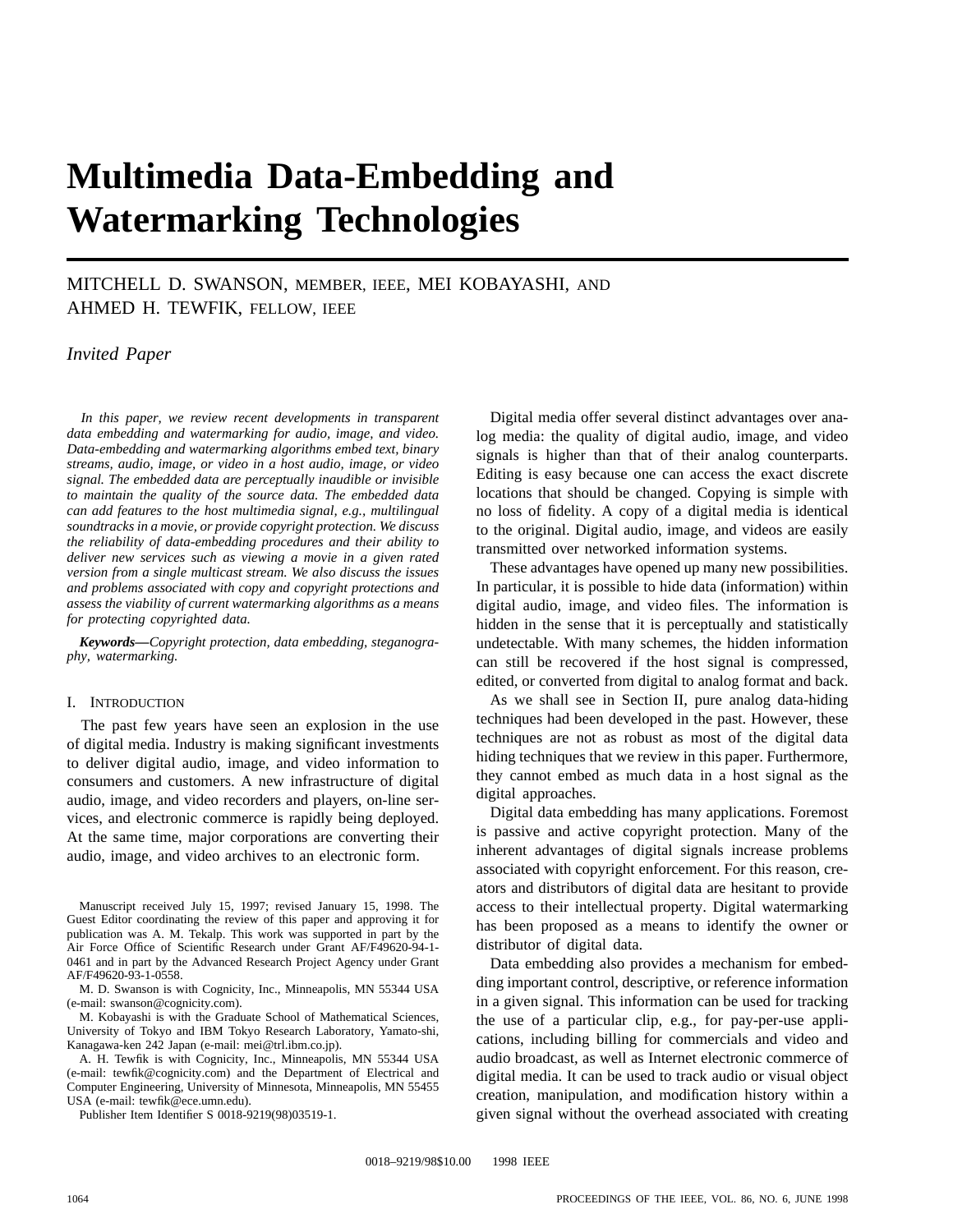a separate header or history file. It can also be used to track access to a given signal. This information is important in rights-management applications.

Data embedding is also ideally suited for covert communications. Data embedding can securely hide large amounts of potentially encrypted information in audio, image, and video data.

A most interesting application of data embedding is providing different access levels to the data. For example, the amount of detail that can be seen in a given image can be controlled. A person with a high access level can see details that another person with a lower access level would not see. Similarly, data embedding allows users to tailor a video to their needs, e.g., by watching a movie broadcast over a single channel in a particular rating or in a given language. In this case, data embedding is used to embed extra scenes and multilingual tracks in a given version of the movie that is broadcast [84]. In a sense, data embedding then provides some of the capability of digital video disc (DVD) in a broadcast environment with no extra bandwidth or storage requirements.

Most data-embedding algorithms can extract the hidden data from the host signal with no reference to the original signal. In some scenarios, an original is available to the detection algorithm. Typically, data-embedding algorithms that use the original signal during detection are robust to a larger assortment of distortions. The detection algorithm may "subtract off" the original signal from the received signal prior to data detection. Registration may also be used by receivers to compare the received signal with the original to correct scaling, rotation, and other distortions prior to data detection. Some data-embedding algorithms require access to the original data to derive parameters, e.g., hash values, that are required during detection. As different data-embedding applications have different requirements, we distinguish between these cases in this review.

Note also that most data-embedding algorithms assume that it is desirable to have secure data-embedding and extraction procedures. Specifically, a secret key typically determines how the data are embedded in the host signal. A user needs to know that key to extract the data. Knowledge of that key and the embedding algorithm would also allow the user to overwrite or erase the embedded information. In some applications, e.g., copy control in DVD or fraud detection by a recipient of the signal, it is desirable to give all users access to the embedded data *without* enabling them to change or remove that data. This problem has been addressed in cryptography. However, the solutions developed in cryptography cannot be applied directly in the watermarking or data-hiding context. In fact, to date, no satisfactory solution to that problem has been proposed within the data-embedding or watermarking literature. Some pioneering work in that area is described in [33].

The goal of this paper is to present an overview of the challenges and issues that need to be addressed by successful watermarking and data-embedding techniques and the current state of the art. Data-embedding and water-

marking research builds on ideas and concepts developed in cryptography, communications theory, algorithm design, and signal processing. The data-embedding problem is inherently more difficult than any of the problems that have traditionally been addressed in these fields. All dataembedding algorithms combine and extend in a sense many of the solutions developed in these areas. Most of the published work on data embedding that has appeared in technical journals and conferences focuses on image and video data. On the other hand, most of the published work on audio data embedding has appeared in the patent literature. The coverage of this review in the audio, image, and video areas is basically proportional to the existing journal and conference literature in these three fields.

In the next section, a brief historical overview of the field is given. In particular, we relate some of the techniques that have been proposed recently in the areas of data embedding and watermarking to older steganographical techniques. In Section III, the basic requirements of data embedding and watermarking are addressed. We discuss the different security and robustness requirements of data-embedding applications. We also review the deadlock problem that arises in ownership identification and describe two solutions. Data embedding and watermarking in digital media are possible because of the limitations of the human auditory and visual systems. We review some properties of human auditory and visual perception in Section IV. Following this review, we describe the principles that underlie current data-embedding approaches. We provide examples to illustrate the capability of today's technology. Sections V–VII present image, audio, and video data-embedding techniques, respectively. We conclude the paper with a brief overview of visible watermarking approaches.

# II. HISTORY

Data-embedding and watermarking techniques are particular embodiments of steganography (from the Greek words or *stegano* for "covered" and *graphos*, "to write"). In contrast to cryptography, which focuses on rendering messages unintelligible to any unauthorized persons who might intercept them, the heart of steganography lies in devising astute and undetectable methods of concealing the messages themselves.

Marking of documents may have evolved alongside human writing during the dawn of Western civilization. Since knowledge of writing was often restricted to a privileged and powerful class, the need to conceal messages from traitors and enemies within these circles appears to have been a serious concern. In a historical text on coding [43], Kahn traces the roots of secret writing back 4000 years to the banks of the Nile, where hieroglyphic symbol substitutions were used to inscribe information in the tomb of a nobleman, Khnumhotep II. The intent of the substitutions is ambiguous. The earliest allusion to secret writing in the West with concrete evidence of intent appears in Homer's *Iliad* [35]. Steganographic methods per se made their recorded debut a few centuries later in several tales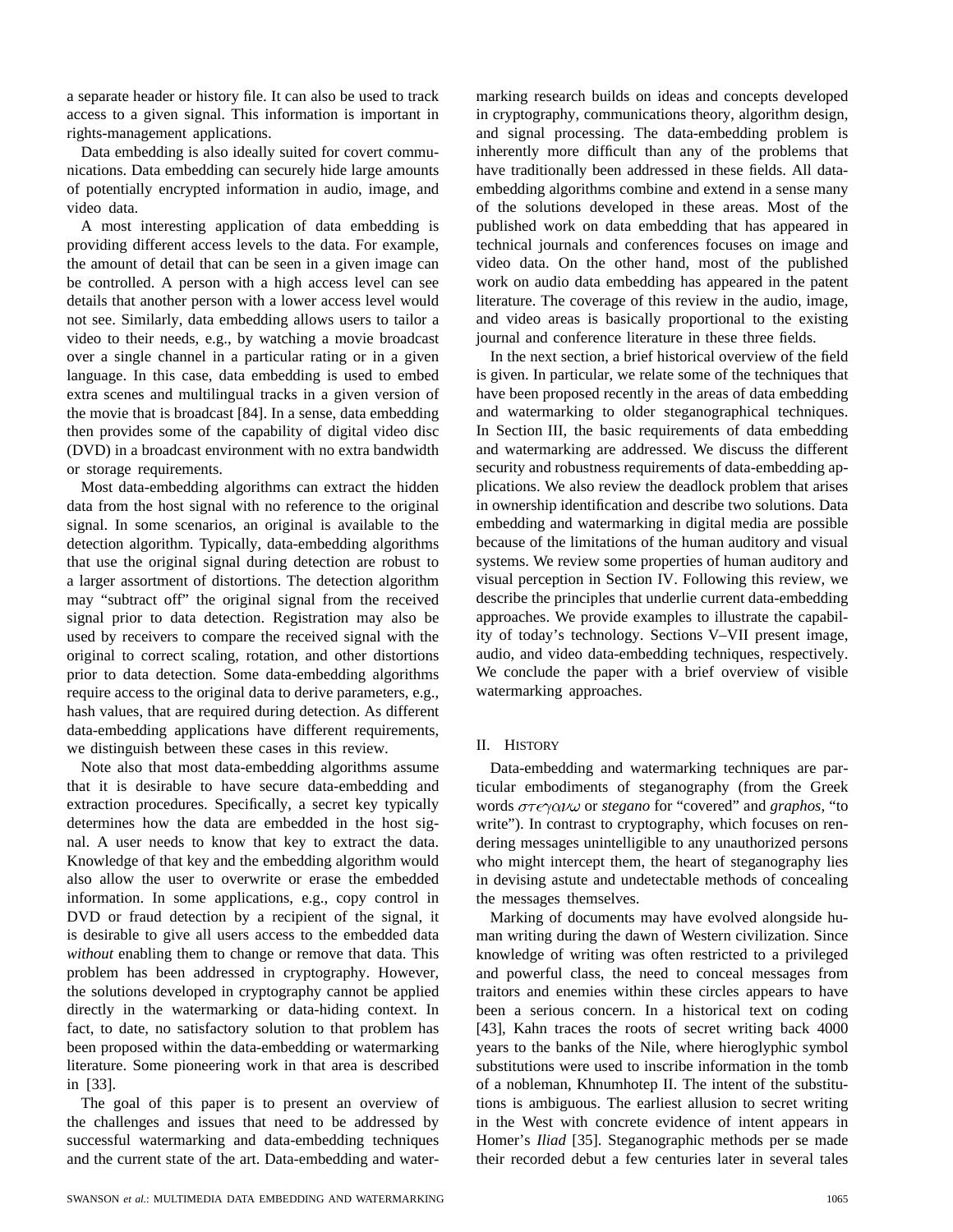by Herodotus [34], although the term *steganography* does not come into use until many centuries later, in the 1500's, after the appearance of Trithemius' book on the subject, *Steganographia*. Ancient references to secret writing and steganography also appear in Asia. Indian literature is replete with references as well as explicit formulas for secret writing. Kautilya's *Artha-śāstra* which dates back to 321–300 B.C., the *Lalita-Vistara*, and Vātsāyana's *Kāmasūtra* are a few of the more famous examples. In fact, the study of many different types or cryptography, not just steganography, flourished in ancient India. In ancient China, military and diplomatic rulers wrote important messages on thin sheets of silk or paper. For secure transport, the sheets were rolled into balls, covered with wax, and swallowed by or placed in the rectum of messengers. Less sensitive, routine messages were usually memorized, then transmitted orally by a messenger.

It is interesting to note that many of the steganographical techniques that had been devised in the past have recently reappeared in the data-embedding and watermarking literature. For example, a class of steganographic techniques relies on using semagrams (*sema* for "sign" and *gramma* for "something written or drawn"), i.e., very slight physical differences in appearance such as special fonts, punctuation marks, or very fine dots. A well-known semagram approach consists of marking text using barely visible pin pricks, small dots, and dashes. The technique was suggested by Aenas the Tactician and used during the Renaissance and up through the twentieth century. (A modern adaptation of the technique is used in WitnesSoft by Aliroo, $<sup>1</sup>$  which</sup> marks electronic documents during printout with barely visible dots, which can only be picked up by high-resolution scanners.) Embedding of messages by lowering specified letters and varying spacing between words appears time and again throughout history. Recently, the technique has been revisited in a digital context by scientists who are investigating digital watermarking of text files [6], [49], [56], [93], [98]. Examples of nontextual semagrams are equally replete. Spies have embedded messages in Morse code in drawings, e.g., landscapes with short and tall leaves of grass representing dots and dashes. Graphs have been disguised in mazes in a puzzle book, as have images in autostereograms. A modern extension of these techniques is the embedding of marks, such as "VOID," in an image or document that appear only when photocopied [58]. An early example of copyright or authorship information in musical scores was practiced by Bach. Bach embedded his name in many of his pieces (e.g., his organ chorale *Vor deinem Thron*) using null cipher coding by spelling out *B-A-C-H* in notes (where B-flat represents *B,* and B represents *H*) or by counting the number of occurrences of a note (one occurrence for *A,* two for *B,* three for *C,* and eight for *H*).

#### III. REQUIREMENTS

As mentioned in the introduction, data embedding can be used in many different applications. Obviously, different applications will have different requirements. Therefore, there is no unique set of requirements that all dataembedding techniques must satisfy. Nevertheless, certain requirements must be satisfied in several application areas. In this section, we shall review some of these requirements and indicate when they are important.

# *A. Perceptual Transparency*

The focus of this paper is on perceptually undetectable or transparent data-embedding and watermarking techniques. In many applications, such as copyright and usage tracking, embedding metadata or additional information, the algorithms must embed data without affecting the perceptual quality of the underlying host signal. In some applications, such as low-quality browsing of signals prior to purchasing, perceptually detectable watermarks have been used. We shall have more to say about such watermarks in Section VIII.

A data-embedding procedure is truly imperceptible if humans cannot differentiate between the original host signal and a host signal with inserted data. Typically, blind tests are used to assess the perceptual transparency of dataembedding procedures. In such tests, subjects are presented randomly with signals with and without embedded data and asked to determine which signal has a perceptually higher quality. A probability of selecting the signal with no embedded data that is roughly equal to 50% is indicative of perceptual transparency. Note that the blind tests must assess also the effect of several of the typical modifications that the signal may undergo. For example, digital pictures typically undergo a sharpening or high-pass filtering operations. Data embedding should not produce artifacts that are perceptually dissimilar from those that may be seen in an untampered image.

# *B. Recovery of Data with or Without Access to Original Signal*

In some applications, such as copy tracking and copyright protection, the data-extraction algorithms may use the original signal to decode the embedded data. However, in most applications, data-embedding algorithms do not have access to the original audio, image, or video signal while extracting the embedded signal. This inability to access the original signal limits the amount of data that can be embedded in a given host signal. It also renders data extraction more difficult.

Specifically, the embedded data may be considered as information transmitted on a communication channel and corrupted by strong interference and channel effects. The strong interference consists of the host signal. Channel effects correspond to postprocessing operations. Most dataextraction procedures are inherently projection techniques on a given direction. Ideally, a larger projection value will indicate the presence of one type of data, e.g., a binary symbol or a watermark that represents an author. A segment of the host signal that is highly correlated with the projection direction will provide a false detection. Fur-

<sup>&</sup>lt;sup>1</sup>See http://www.aliroo.com.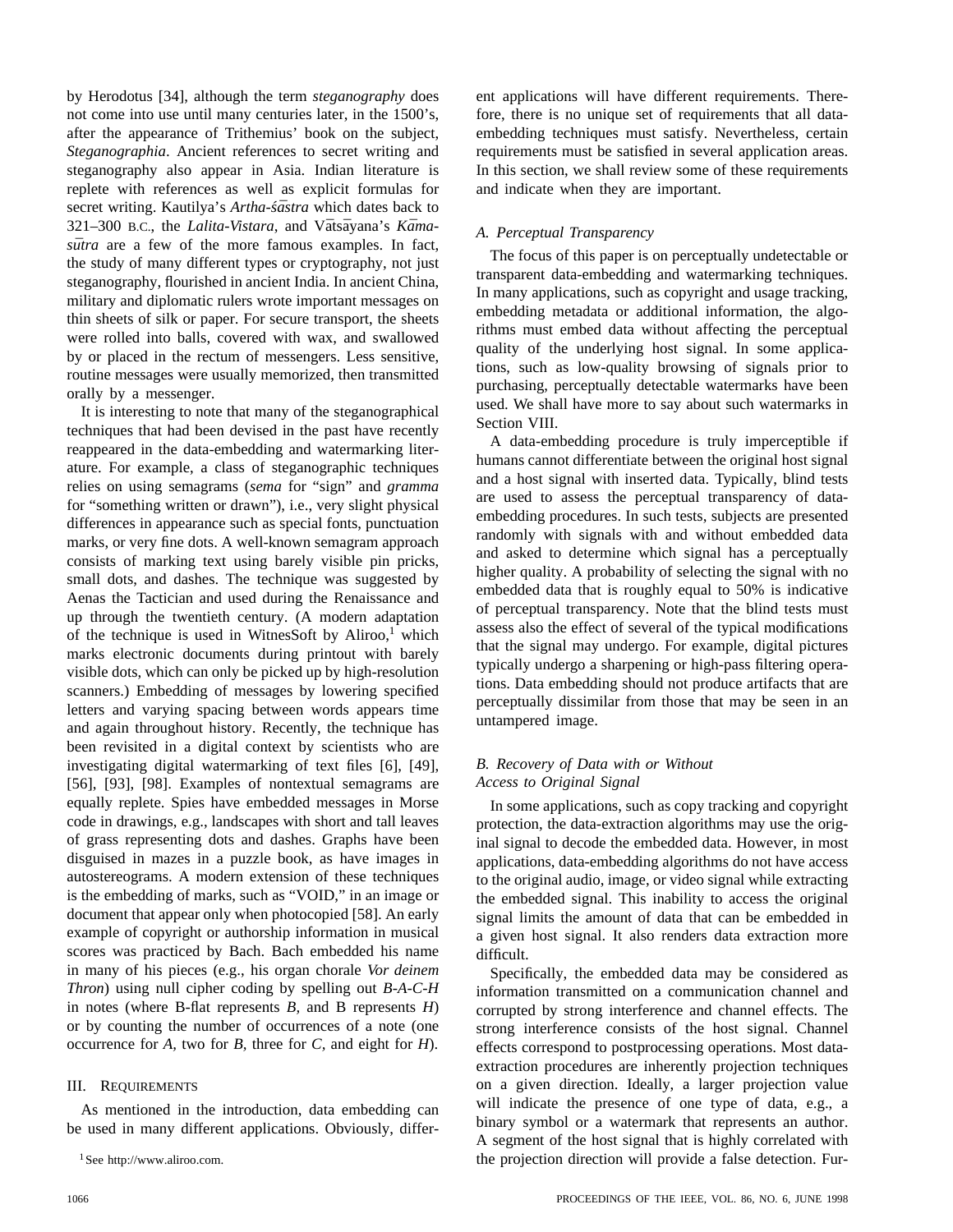thermore, it may be impossible to modify that segment to reduce its correlation with the projection direction without affecting the perceptual quality of the host signal. Hence, the algorithm may be unable to embed useful data into that segment.

Note that the projection direction cannot be easily changed since the decoder does not have access to the original host signal. Any change in that direction must be accomplished through an algorithm that uses the received modified host signal. Note also that the probability of getting a high correlation between an arbitrary segment of the host signal and the projection direction decreases as the size of the segment increases. However, as that size increases, the amount of data that can be embedded in the host signal decreases.

Postprocessing effects can complicate the detection process. For example, synchronization problems may arise as a consequence of temporal and spatial rescaling, cropping, resampling, rotation, etc. Many modifications lead to new signals, which have a different number of samples than the original signal with embedded data. To extract the embedded information, the extraction algorithm must adapt to the new signal with fewer samples automatically or access the original to register the signal. Note, however, that loss of synchronization does not imply that the embedded data have been erased. If complexity is not an issue, the data can still be recovered.

#### *C. Bit Rate of Data-Embedding Algorithm*

Some applications of data embedding, e.g., insertion of a serial number or author identification or fraud detection, require that relatively small amounts of information be incorporated repeatedly in the signal. On the other hand, many envisioned applications of data embedding, e.g., embedding a smaller image into a larger image or embedding multiple speech signals into a video, require a lot of bandwidth. In these cases, the algorithms must be able to embed an amount of data that is a significant fraction of the amount of data in the host signal. As mentioned above, the ability to embed large quantities of data in a host signal will depend critically on how the embedding algorithm can adapt its insertion strategy to the underlying host signal.

# *D. Robustness*

Some data-embedding applications may take place in an error-free or lossless environment. For example, the embedded data may provide digital object identifiers for use in clean signals residing in a controlled data base. In these situations, robustness to signal degradations is not important. In many cases, however, lossy signal-processing operations may be present in the system. For example, in most applications involving storage or transmission of an image, a lossy coding operation is performed on the image to reduce bit rates and increase efficiency. Digital data are readily modified and manipulated using computers and widely available software packages, e.g., Adobe Photoshop or Premiere. Operations that damage the host signal also damage the embedded data. Furthermore, third parties may attempt to modify the host signal to thwart detection of the embedded data.

Designers of robust data-embedding procedures have focused on several types of malicious or incidental host signal modifications. These modifications include:

- additive Gaussian or non-Gaussian noise:
- linear filtering, e.g., low-pass and high-pass filtering;
- nonlinear filtering, e.g., median filtering;
- compression, e.g., Joint Photographic Experts Group (JPEG), Moving Picture Experts Group (MPEG), wavelet;
- local exchange of samples, e.g., permutations;
- quantization of sample values;
- rotation;
- spatial or temporal scaling;
- removal or insertion of samples, pixels, or video frames;
- temporal averaging, e.g., averaging of successive video frames;
- swapping of data, e.g., swapping of successive video frames;
- averaging multiple watermarked copies of a signal;
- digital–analog (D/A) and analog–digital (A/D) conversions, e.g., printing and scanning or tape recording and redigitization.

Note that software to test robustness and remove data embedded from images is widely available on the Internet. In particular, the  $UnZign^2$  and StirMark [45] programs have shown remarkable success in removing data embedded by commercially available programs. The algorithms generally apply minor geometric distortions, e.g., slight stretching, shearing, shifting, and/or rotations, to the image and then resample the image using bilinear interpolation. The resulting image looks perceptually similar to the original signal with embedded data.

# *E. Security*

In many applications, the embedding procedure must be secure in that an unauthorized user must not be able to detect the presence of embedded data, let alone remove the embedded data. Security requirements vary with application. The most stringent requirements arise in covert communication scenarios. The security of data-embedding procedures is interpreted in the same way as the security of encryption techniques. A secure data-embedding procedure cannot be broken unless the unauthorized user has access to a secret key that controls the insertion of the data in the host signal. Hence, a data-embedding scheme is truly secure if knowing the exact algorithm for embedding the data does not help an unauthorized party to detect the presence of embedded data. An unauthorized user should also be unable to extract the data in a reasonable amount of time even if

 $2$ See http://altern.org/watermark.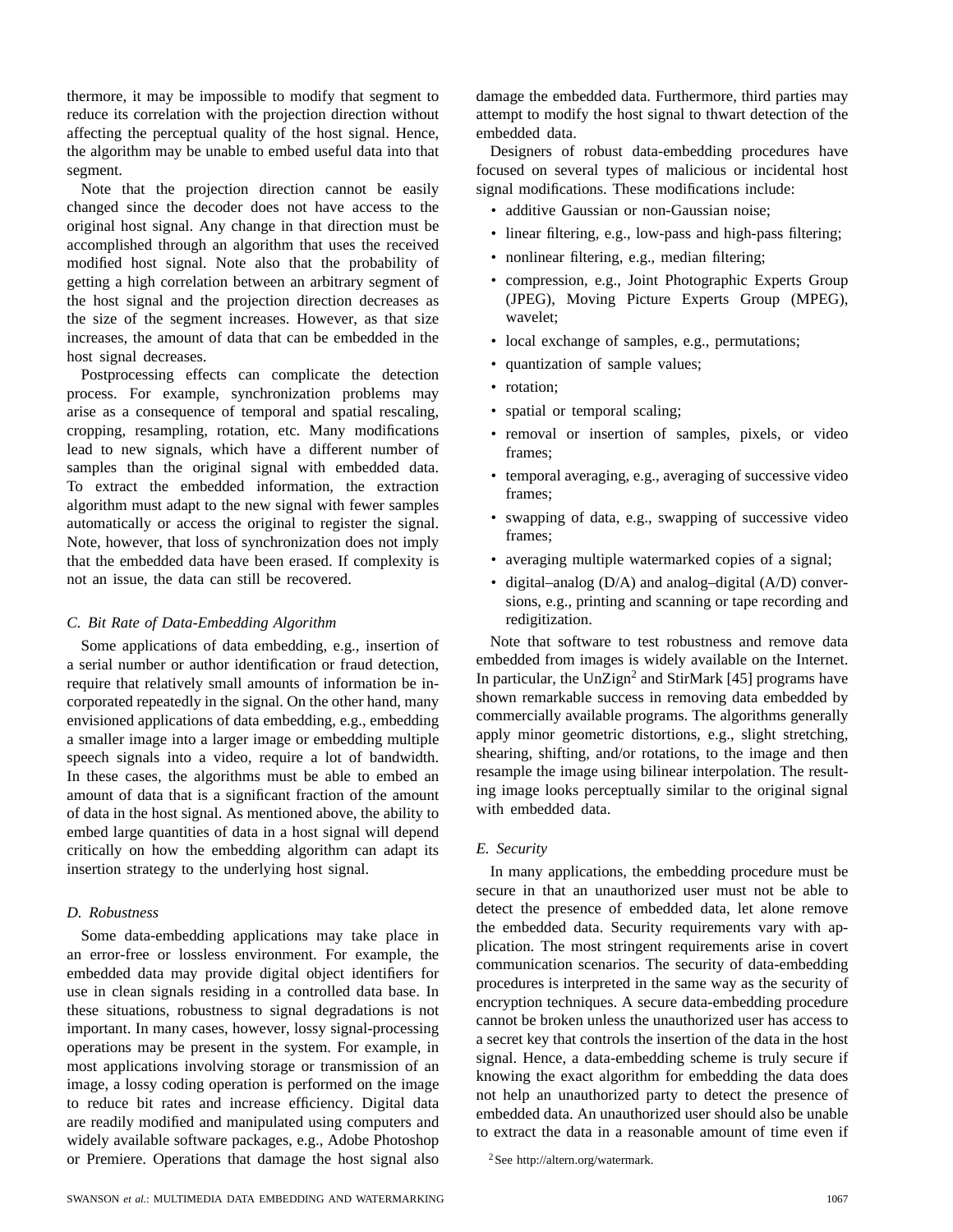he knows that the host signal contains data and is familiar with the exact algorithm for embedding the data. Note that in some applications, e.g., covert communications, the data may also be encrypted prior to insertion in a host signal.

# *F. Copyright Protection and Ownership Deadlock*

Data-embedding algorithms may be used to establish ownership and distribution of data. In fact, this is the application of data embedding or watermarking that has received most attention in the literature. Unfortunately, most current watermarking schemes are unable to resolve rightful ownership of digital data when multiple ownership claims are made, i.e., when a deadlock problem arises. The inability of many data-embedding algorithms to deal with deadlock, first described by Craver *et al.* [15], is independent of how the watermark is inserted in the multimedia data or how robust it is to various types of modifications.

Today, no scheme can unambiguously determine ownership of a given multimedia signal if it does not use an original or other copy in the detection process to at least construct the watermark to be detected. A pirate can simply add his watermark to the watermarked data or counterfeit a watermark that correlates well or is detected in the contested signal. Current data-embedding schemes used as copyright-protection algorithms are unable to establish who watermarked the data first. Furthermore, none of the current data-embedding schemes has been proven to be immune to counterfeiting watermarks that will correlate well with a given signal as long as the watermark is not restricted to depend partially in a noninvertible manner on the signal.

If the detection scheme can make use of the original to construct the watermark, then it may be possible to establish unambiguous ownership of the data regardless of whether the detection scheme subtracts the original from the signal under consideration prior to watermark detection or not. Specifically, [16] derives a set of sufficient conditions that watermarks and watermarking schemes must satisfy to provide unambiguous proof of ownership. For example, one can use watermarks derived from pseudorandom sequences that depend on the signal and the author. Reference [16] establishes that this will work for *all* watermarking procedures regardless of whether they subtract the original from the signal under consideration prior to watermark detection or not. Reference [85] independently derived a similar result for a restricted class of watermarking techniques that rely on subtracting a signal derived from the original from the signal under consideration prior to watermark detection. The signal-dependent key also helps to thwart the "mixand-match" attack described in [16].

An author can construct a watermark that depends on the signal and the author and provides unambiguous proof of ownership as follows. The author has two random keys  $x_1$ and  $x_2$  (i.e., seeds) from which a pseudorandom sequence  $y$ can be generated using a suitable pseudorandom sequence generator [76]. Popular generators include RSA, Rabin, Blum/Micali, and Blum/Blum/Shub [25]. With the two

proper keys, the watermark may be extracted. Without the two keys, the data hidden in the signal are statistically undetectable and impossible to recover. Note that classical maximal length pseudonoise sequences (i.e.,  $m$ -sequence) generated by linear feedback shift registers are *not* used to generate a watermark. Sequences generated by shift registers are cryptographically insecure: one can solve for the feedback pattern (i.e., the keys) given a small number of output bits  $y$ .

The noise-like sequence  $y$  may be used to derive the actual watermark hidden into the signal or to control the operation of the watermarking algorithm, e.g., to determine the location of pixels that may be modified. The key  $x_1$ is *author* dependent. The key  $x_2$  is *signal* dependent. The key  $x_1$  is the secret key assigned to (or chosen by) the author. The key  $x_2$  is *computed from the signal* that the author wishes to watermark. It is computed from the signal using a one-way hash function. For example, the tolerable error levels supplied by masking models (see Section IV) are hashed in [85] to a key  $x_2$ . Any one of a number of well-known secure one-way hash functions may be used to compute  $x_2$ , including RSA, MD4 [77], and SHA [60]. For example, the Blum/Blum/Shub pseudorandom generator uses the one-way function  $y = q_n(x) = x^2 \mod n$ , where  $n = pq$  for primes p and q so that  $p = q = 3 \mod 4$ . It can be shown that generating x or  $y$  from partial knowledge of y is *computationally infeasible* for the Blum/Blum/Shub generator.

The signal-dependent key  $x_2$  makes counterfeiting very difficult. The pirate can only provide key  $x_1$  to the arbitrator. Key  $x_2$  is automatically computed by the watermarking algorithm from the original signal. As it is computationally infeasible to invert the one-way hash function, the pirate is unable to fabricate a counterfeit original that generates a desired or predetermined watermark.

Deadlock may also be resolved using the dual watermarking scheme of [85]. That scheme employs a *pair* of watermarks. One watermarking procedure requires the original data set for watermark detection. The second watermarking procedure does *not* require the original data set. A data-embedding technique that satisfies the restrictions outlined in [16] can be used to insert the second watermark.

The above discussion clearly highlights the limitation of watermarking as an unambiguous mean of establishing ownership. Future clever attacks may show that the schemes described in [16] or [85] are still vulnerable to deadlock. Furthermore, all parties would need to use watermarking techniques that have been proven or certified to be immune to deadlock to establish ownership of media. Note also that contentions of ownership can occur in too many different forms. Copyright protection will probably not be resolved exclusively by one group or even the entire technical community since it involves too many legal issues, including the very definition of similarity and derived works. Many multidisciplinary efforts are currently investigating standards and rules for national and international copyright protection and enforcement in the digital age.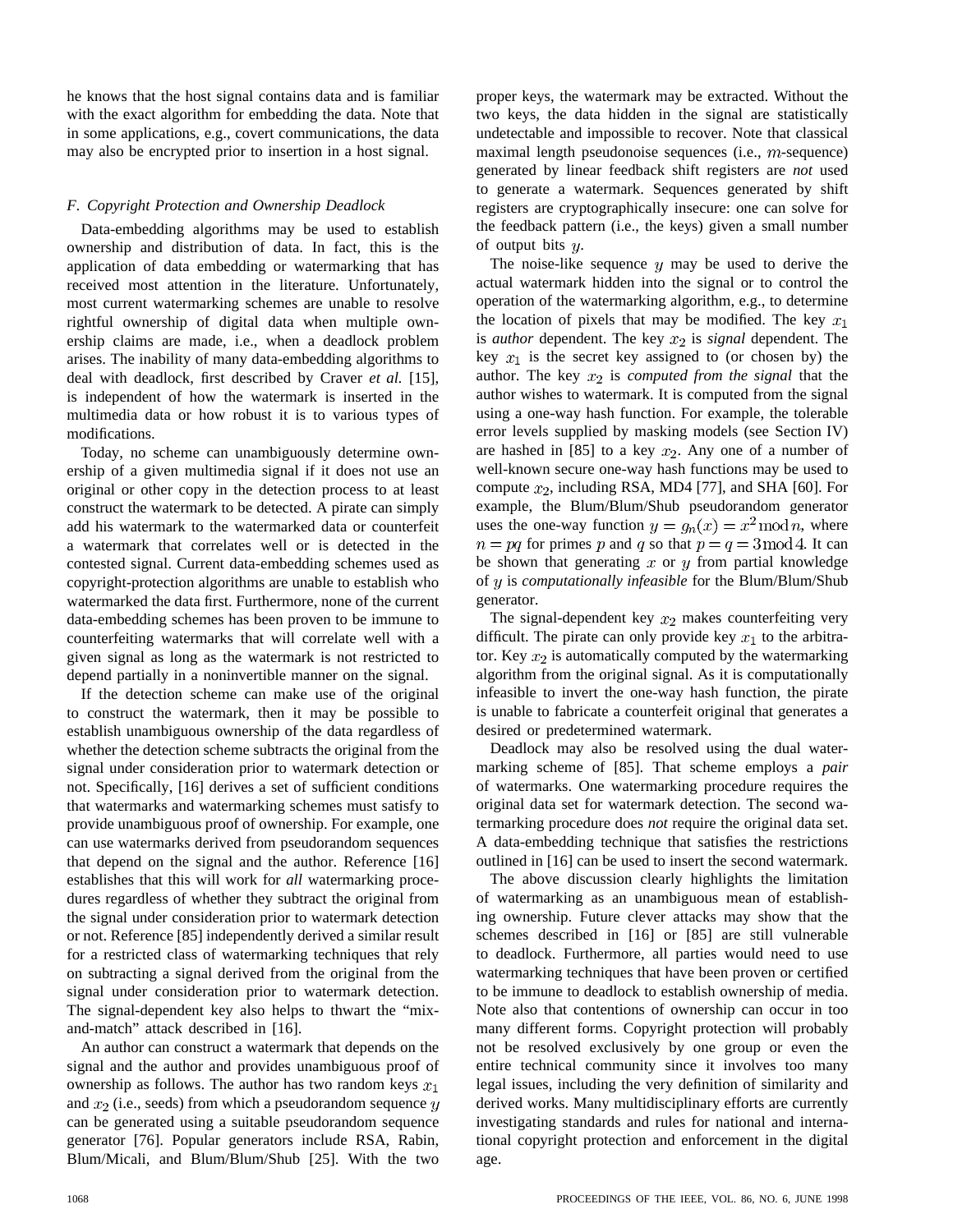

**Fig. 1.** Diagram of a data-embedding algorithm. The information is embedded into the signal using the embedding algorithm and a key. The dashed lines indicate that the algorithm may directly exploit perceptual analysis to embed information.

#### IV. SIGNAL INSERTION: THE ROLE OF MASKING

The first problem that all data-embedding and watermarking schemes need to address is that of inserting data in the digital signal without deteriorating its perceptual quality. Of course, we must be able to retrieve the data from the edited host signal, i.e., the insertion method must also be invertible. Since the data-insertion and data-recovery procedures are intimately related, the insertion scheme must take into account the requirement of the data-embedding application. In many applications, we will need to be able to retrieve the data even when the host signal has undergone modifications, such as compression, editing, or translation between formats, including A/D and D/A conversions.

Data insertion is possible because the digital medium is ultimately consumed by a human. The human hearing and visual systems are imperfect detectors. Audio and visual signals must have a minimum intensity or contrast level before they can be detected by a human. These minimum levels depend on the spatial, temporal, and frequency characteristics of the human auditory and visual systems. Further, the human hearing and visual systems are characterized by an important phenomenon called masking. Masking refers to the fact that a component in a given audio or visual signal may become imperceptible in the presence of another signal called the masker. Most signal-coding techniques (e.g., [41]) exploit the characteristics of the human auditory and visual systems directly or indirectly. Likewise, all data-embedding techniques exploit the characteristics of the human auditory and visual systems implicitly or explicitly (see Fig. 1). In fact, embedding data would not be possible without the limitations of the human visual and auditory systems. For example, it is not possible to modify a binary stream that represents programs or numbers that will be interpreted by a computer. The modification would directly and adversely affect the output of the computer.

#### *A. The Human Auditory System (HAS)*

Audio masking is the effect by which a faint but audible sound becomes inaudible in the presence of another louder audible sound, i.e., the masker [42]. The masking effect depends on the spectral and temporal characteristics of both the masked signal and the masker.

Frequency masking refers to masking between frequency components in the audio signal. If two signals that occur simultaneously are close together in frequency, the stronger masking signal may make the weaker signal inaudible. The masking threshold of a masker depends on the frequency, sound pressure level, and tone-like or noise-like characteristics of both the masker and the masked signal [61]. It is easier for a broad-band noise to mask a tonal signal than for a tonal signal to mask out a broad-band noise. Moreover, higher frequency signals are more easily masked.

The human ear acts as a frequency analyzer and can detect sounds with frequencies that vary from 10 to 20 000 Hz. The HAS can be modeled by a set of bandpass filters with bandwidths that increase with increasing frequency. The bands are known as the critical bands. The critical bands are defined around a center frequency in which the noise bandwidth is increased until there is a just noticeable difference in the tone at the center frequency. Thus, if a faint tone lies in the critical band of a louder tone, the faint tone will not be perceptible.

Frequency-masking models are readily obtained from the current generation of high-quality audio codecs, e.g., the masking model defined in the International Standards Organization (ISO)-MPEG Audio Psychoacoustic Model 1 for Layer I [40]. The Layer I masking method is summarized as follows for a 32-kHz sampling rate. The MPEG model also supports sampling rates of 44.1 and 48 kHz.

The frequency mask is computed on localized segments (or windows) of the audio signal. The first step consists of computing the power spectrum of a short window (512 or 1024 samples) of the audio signal. Tonal (sinusoidal) and nontonal (noisy) components in the spectrum are identified because their masking models are different. A tonal component is a local maximum of the spectrum. The auditory system behaves as a bank of bandpass filters, with continuously overlapping center frequencies. These "auditory filters" can be approximated by rectangular filters with critical bandwidth increasing with frequency. In this model, the audible band is therefore divided into 24 nonregular critical bands.

Next, components below the absolute hearing threshold and tonal components separated by less than 0.5 Barks are removed. The final step consists of computing individual and global masking thresholds. The frequency axis is discretized according to hearing sensitivity and express frequencies in Barks. Note that hearing sensitivity is higher at low frequencies. The resulting masking curves are almost linear and depend on a masking index different for tonal and nontonal components. They are characterized by different lower and upper slopes depending on the distance between the masked and the masking component. We use  $f_1$  to denote the set of frequencies present in the test signal. The global masking threshold for each frequency  $f_2$  takes into account the absolute hearing threshold  $S_a$  and the masking curves  $P_2$  of the  $N_t$  tonal components and  $N_n$  nontonal components

$$
S_m(f_2) = 10 * \log_{10} \left[ 10^{S_a(f_2)/10} + \sum_{j=1}^{N_t} 10^{P_2(f_2, f_1, P_1)/10} + \sum_{j=1}^{N_n} 10^{P_2(f_2, f_1, P_1)/10} \right].
$$
 (1)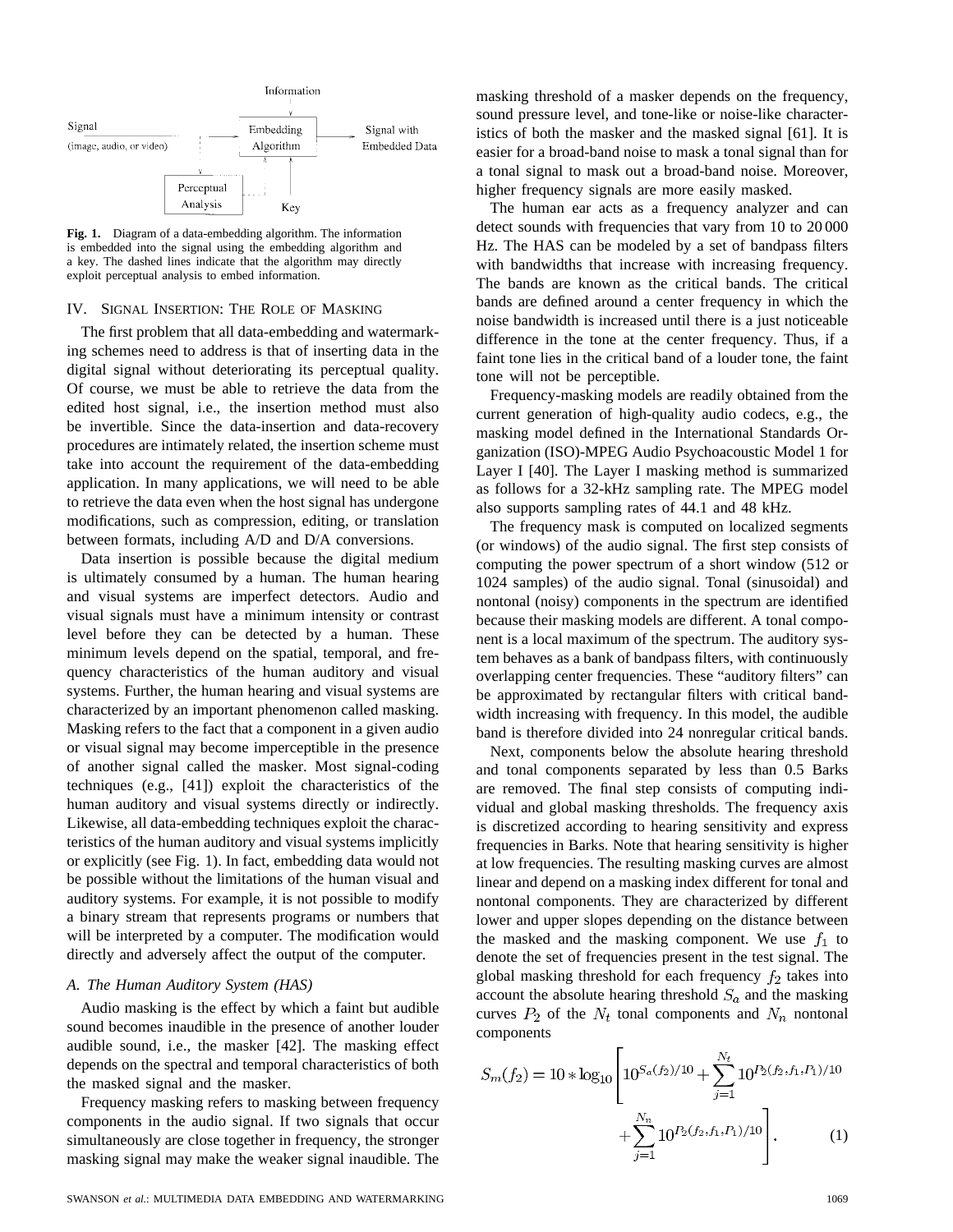

**Fig. 2.** Example of frequency masking in an audio signal. The original spectrum of the signal, along with the corresponding masking threshold, is shown in the plot.

The masking threshold is then the minimum of the local masking threshold and the absolute hearing threshold in each of the 32 equal-width subbands of the spectrum. Any signal that falls below the masking threshold is inaudible. An example plot of an original spectrum, along with the masking threshold, is shown in Fig. 2.

Temporal masking refers to both pre- and post-masking. Pre-masking effects render weaker signals inaudible before the stronger masker is turned on, and post-masking effects render weaker signals inaudible after the stronger masker is turned off. Pre-masking occurs 5–20 ms before the masker is turned on while post-masking occurs from 50–200 ms after the masker is turned off [61]. Note that temporal and frequency masking effects have dual localization properties. Specifically, frequency-masking effects are localized in the frequency domain, while temporal-masking effects are localized in the time domain.

Temporal-masking effects may be estimated using the envelope of the host audio. The envelope is modeled as a decaying exponential. In particular, the estimated envelope  $t(i)$  of signal  $s(i)$  increases with  $s(i)$  and decays as  $e^{-\alpha}$ . A 32-kHz audio signal, along with its estimated envelope, is shown in Fig. 3.

#### *B. The Human Visual System (HVS)*

Visual masking, which works in a fashion similar to audio masking, refers to a situation where a signal raises the visual threshold for other signals around it. As in audio, a spatial sinusoidal pattern will lower the detectability of other sinusoidal patterns whose frequencies are close to that of the sinusoidal pattern [48]. This is referred to as frequency masking. Similarly, spatial patterns can affect the visibility of other features that are spatially close to them. For example, luminance edges and fine details reduce the visibility of other signals around them.

In our work, we have used a model for frequency masking that is directly based on measurements of the amounts by which the visual threshold for signal gratings around a masking frequency are raised due to a masking grating at that frequency [48]. In particular, a model we use [99], based on the discrete cosine transform (DCT), expresses the contrast threshold at frequency  $f$  as a function of  $f$ , the masking frequency  $f_m$ , and the masking contrast  $c_m$ 

$$
c(f, f_m) = c_0(f) \cdot \text{Max}\{1, [k(f/f_m)c_m]^{\alpha}\}
$$
 (2)

where  $c_0(f)$  is the detection threshold at frequency f. The weighting function  $k(f/f_m)$  centered about  $f/f_m = 1$  is shown in Fig. 4.

To find the contrast threshold  $c(f)$  at a frequency f in an image, we first use the DCT to transform the image into the frequency domain and find the contrast at each frequency. Then, we use a summation rule of the form . If the contrast error at  $f$  is less than  $c(f)$ , the model predicts that the error is invisible to human eyes.

A spatial masking model based on the threshold vision model is proposed by Girod [22]. The model accurately predicts the masking effects near edges and in uniform background. Assuming that the modifications to the image are small, the upper channel of Girod's model can be linearized [99] to obtain the tolerable error level for each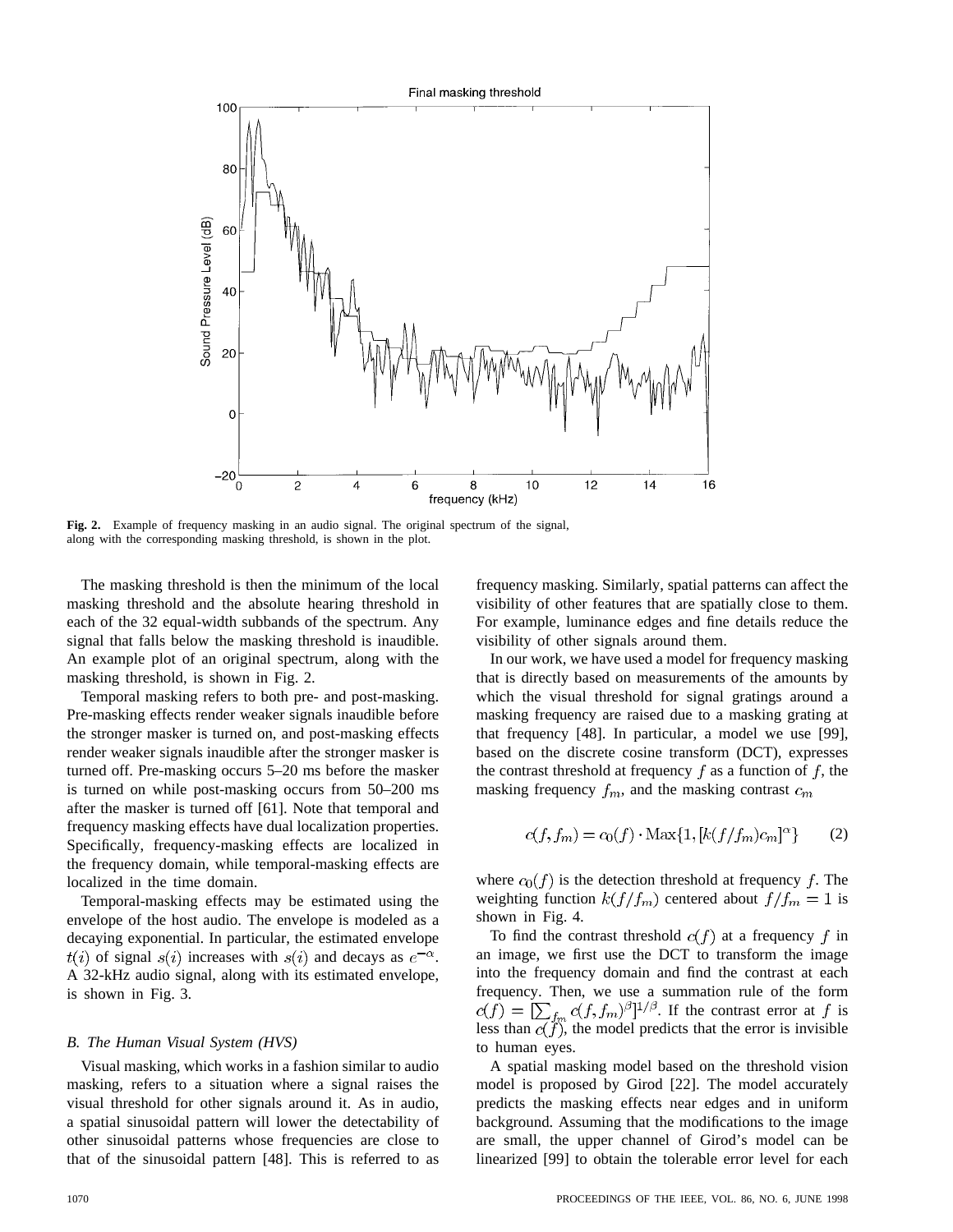

**Fig. 3.** Example of temporal masking in an audio signal. The original signal and the estimated envelope are plotted in the temporal domain.



**Fig. 4.** Normalized image frequency-masking function.

coefficient. This is a reasonable assumption for transparent watermarking.

Under certain simplifying assumptions, the tolerable error level for a pixel  $p(x, y)$  can be obtained by first computing the contrast saturation at  $(x, y)$ 

$$
dc_{\rm sat}(x, y) = dc_{\rm sat} = \sqrt{\frac{T}{\sum_{x', y'} w_4(0, 0, x', y')}} \quad (3)
$$

where the weight  $w_4(x, y, x', y')$  is a Gaussian centered at the point  $(x, y)$  and  $T$  is a visual test-based threshold. Once  $dc_{\text{sat}}(x, y)$  is computed, the luminance on the retina  $l_{\text{ret}}$  is obtained from

$$
dc_{\text{sat}}(x,y) = w_2(x,y) \cdot d l_{\text{ret}}(x,y). \tag{4}
$$

From  $dl_{\text{ret}}$ , the tolerable error level  $ds(x, y)$  for the pixel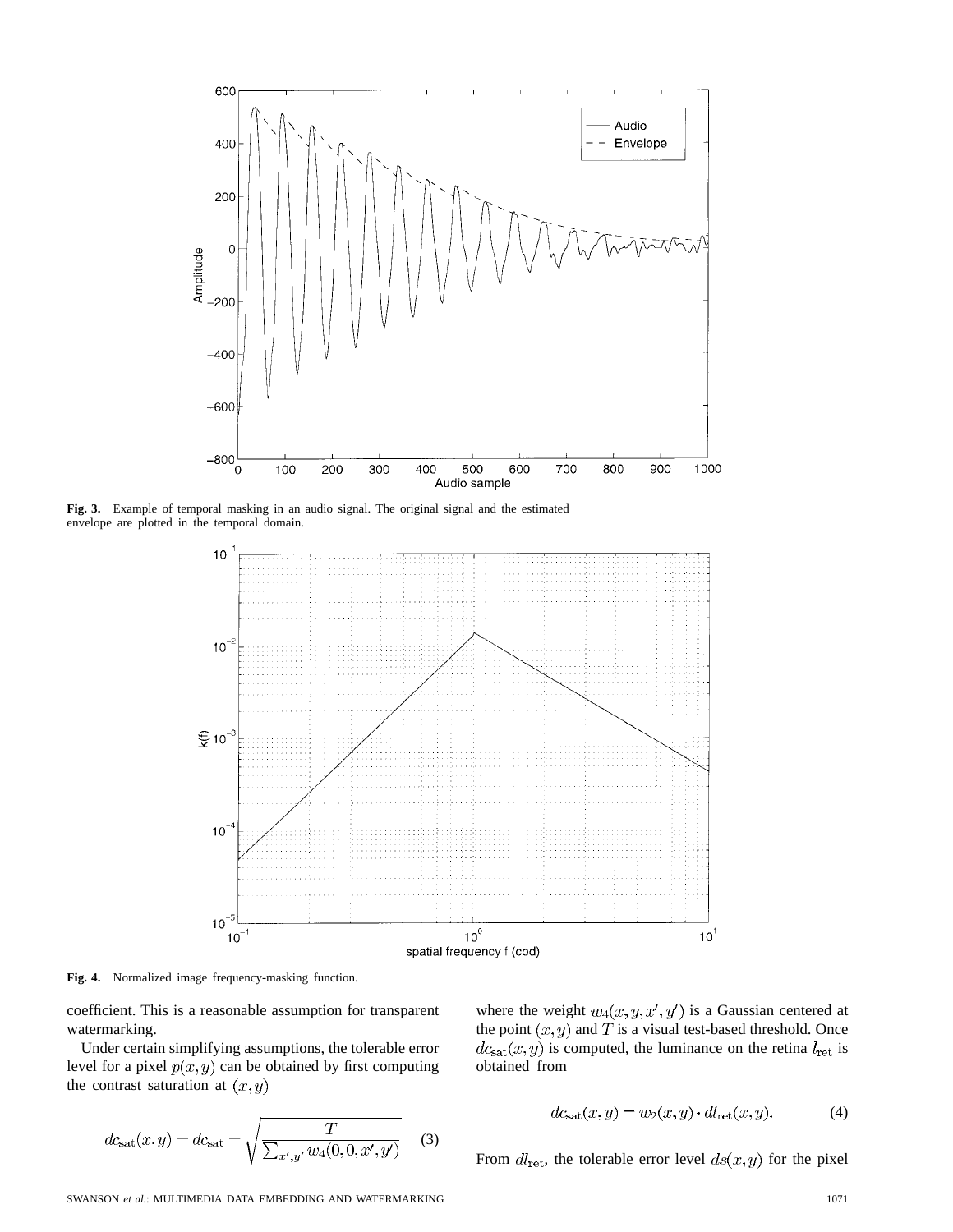$p(x, y)$  is computed from

$$
dl_{\text{ret}}(x, y) = w_1(x, y) \cdot ds(x, y). \tag{5}
$$

The weights  $w_1(x, y)$  and  $w_2(x, y)$  are based on Girod's model. The masking model predicts that changes to pixel  $p(x, y)$  less than  $ds(x, y)$  introduce no perceptible distortion.

# V. IMAGE DATA-EMBEDDING APPROACHES

We begin with a review of image data-embedding techniques since they are the most common in the literature. Audio and video data-embedding algorithms are reviewed in the following sections. The data-embedding algorithms are classified into those that *implicitly* use masking and those that *explicitly* employ masking to embed the data. As described in Section IV, all data-embedding algorithms implicitly employ limitations of the HAS and HVS to embed data. However, some use advanced perceptual models to determine the best way to embed data.

# *A. Image Data Embedding Implicitly Based on Masking*

One of the simplest methods for inserting data into digital signals in noise-free environments is least significant bit (LSB) coding. The coding process begins with all of the LSB's of the host image set to zero (or all to one); zeroes and ones are then used to embed information in the LSB plane, e.g., a pattern or image in which "0" represents black and "1" represents white, or words coded in binary form. An analogous procedure can be used for color images, which are represented by three matrices for the intensities of the colors (e.g., red, green, and blue) in the image. LSB coding introduces noise of at most one unit, which, in practice, is imperceptible, so long as the host signal is not extremely low or weak.

LSB coding can be used to tag office memos onto digital data. For example, it has been used for the placement of markers to detect enlargements or reductions of an image that may have taken place during photo editing and to recover the associated dilation factor. Transparent cross marks are embedded in the LSB plane at fixed intervals in both the horizontal and vertical directions prior to editing. Changes in the dimensions made during editing can be detected and quantitatively measured by comparing the distances between the cross marks before and after the edit [27]. If cropping of an image is also expected, horizontal and vertical line numbers can be embedded at fixed intervals in the LSB plane to keep track of the pixel indexes from which a crop is made. The pixel index information will remain with the cropped image and can be recovered without a copy of the original, full-size image.

LSB coding has been practiced for decades; however, proposed use of the method for intellectual property-rights management is relatively new. The concept of a digital signature for authentication of electronic messages was introduced by Diffie and Hellman [19] and has since become a major area of research. More than a decade later, Matsui and Tanaka introduced the notion of video steganography

| Table 1 | Example of Cipher Key Table |          |                                                  |  |  |                 |  |  |  |  |  |  |
|---------|-----------------------------|----------|--------------------------------------------------|--|--|-----------------|--|--|--|--|--|--|
|         |                             |          | $\ldots$   -4   -3   -2   -1   0   1   2   3   4 |  |  |                 |  |  |  |  |  |  |
|         |                             | $\cdots$ |                                                  |  |  | $1 \mid 0 \mid$ |  |  |  |  |  |  |

in a series of conference papers that are surveyed in [54] and [55]. Embedding methods are proposed for grayscale, dithered binary, facsimile, and color still images and video.

The first embedding scheme is for digitized grayscale image data, which consists of a set of integers between 0 and 255, representing the gray levels of an image at sampled points. The digitized image data  $\{x_i\}$ ;  $i \in N$  is converted to a sequence in which the first element is  $x_1$  and subsequent elements are the differences between successive points, i.e.,  $\Delta_i = x_i - x_{i-1}$ . Next, the person(s) embedding and extracting the message agree on the use of a particular cipher key table, which assigns a value  $c_i$ , either zero or one, to each  $\Delta_i$  (see Table 1). To embed a binary sequence  $B = \{b_i : b_i = 0 \text{ or } 1\}; i \in N$ , look up the value of  $c_i$ corresponding to  $\Delta_i$  in the table. If  $c_i = b_i$ , then keep  $\Delta_i$ as is. If  $c_i \neq b_i$ , go to the nearest  $\Delta_i$  such that  $c_i = b_i$  and substitute  $\Delta_i$  in place of  $\Delta_i$ . The error introduced into the image data during the *i*th step is error<sub>i</sub> =  $\Delta_i$  –  $\Delta_i$ , which is usually on the same order as noise, i.e., negligible. The hidden message can be retrieved by looking up the value for  $c_i$  corresponding to  $\Delta_i$ .

In a second scheme, which uses ordered dithering, an image is divided into 4-by-4 pixel blocks and brightness thresholds  $\{x_i\}$ ;  $i = 0, 1, \dots, 15$  for each of the 16 pixels in the block are assigned from top to bottom, left to right. Next, define sets

$$
S_k = \{(x_i, x_j)_k : x_j - x_i = k\}, \qquad i, j = 0, 1, \dots, 15; i \neq j.
$$
 (6)

Let  $(y_i, y_j)_k$  be a pair of output signals that pass through  $(x_i, x_j)_k$ . Then  $(y_i, y_j)_k$  is either  $(0, 0)$ ,  $(1, 0)$ ,  $(0, 1)$ , or  $(1, 1)$ , where 0 indicates that the pixel will be turned "off" and 1 indicates "on." Only the pairs  $(1,0)$  or  $(0,1)$  will be used to embed a sequence of bits  $B = \{b_n : b_n =$ 0 or 1};  $n \in N$ . To embed  $b_n = 0$ , set  $(y_i, y_j)_k = (0, 1)$ . To embed  $b_n = 1$ , set  $(y_i, y_j)_k = (1, 0)$ . To decode, disregard the  $(0,0)$  and  $(1,1)$  outputs and simply reverse the procedure described above.

Facsimile document signals serve as the host medium for a third message-embedding scheme. Documents are digitized following the international standard facsimile scanning rate of 8.23 pixels/mm in the horizontal direction  $[12]$ .<sup>3</sup> The scanned data indicate whether a pixel is black or white, the two options. The message-embedding scheme is based on the fact that the data will be compressed using *run-length coding* (RLC) and modified *Huffman* coding schemes. RLC reduces data by replacing repeated characters with three characters: a *flag* character to signal that compression follows, the repeated character, and the number of repetitions. A binary message  $B = \{b_n : b_n = 0 \text{ or } 1\}; n \in \mathbb{Z}$  is embedded by shortening or lengthening runs by one pixel at the boundaries of the runs. In a simple illustrative example,

<sup>3</sup>See http://www.infomedia.net/scan/.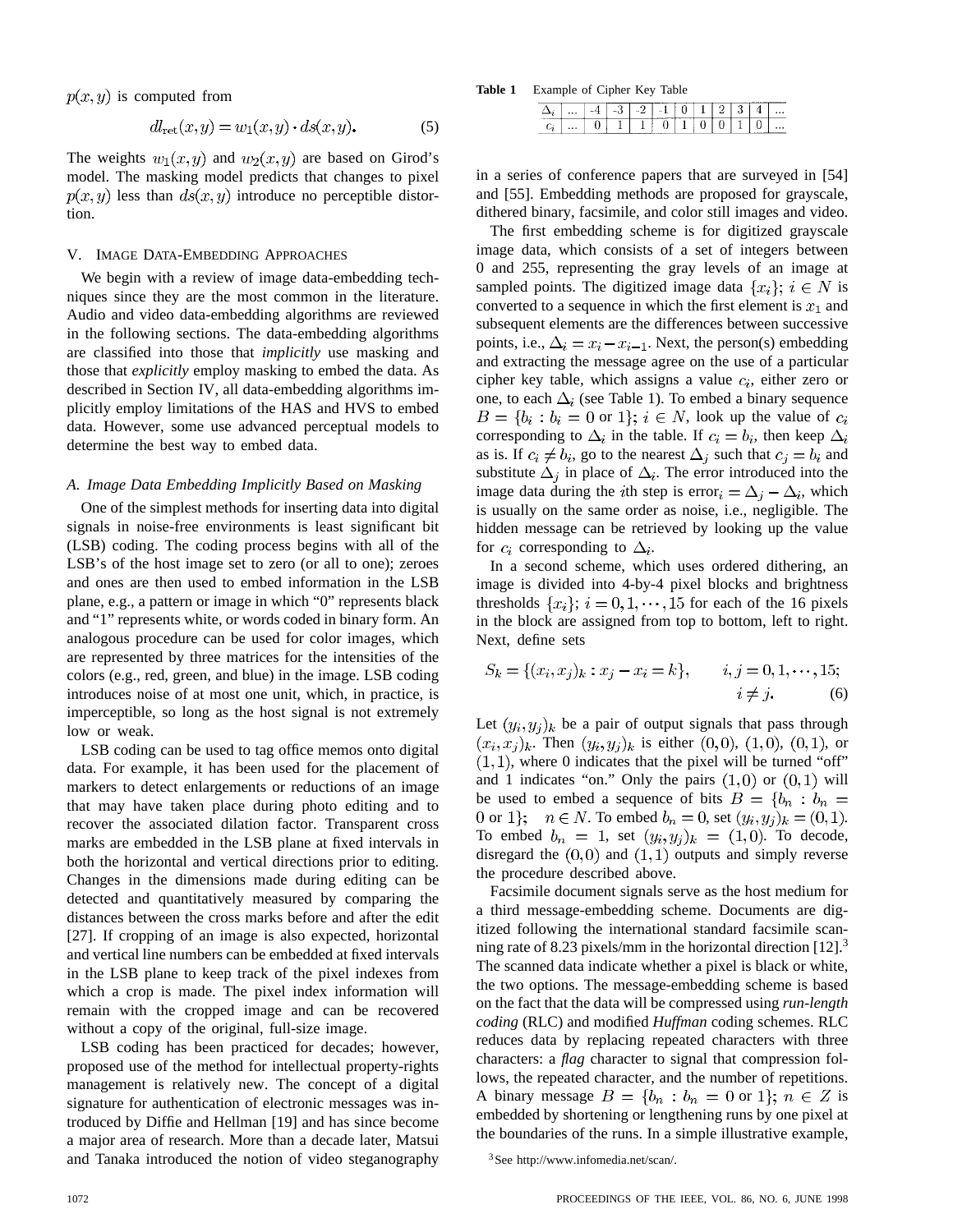runs are set to be even number length when  $b_i = 0$  (by leaving it as is if it is already of even length and lengthening it by one if it is odd) and to an odd length when  $b_i = 1$ (by leaving it as is if it is already of odd length and by shortening it by one if it is even). Runs used for coding must have a length greater than two.

Van Schydel *et al.* [90] also propose LSB coding methods that rely on  $m$ -sequences for transparently embedding messages with greater security than straightforward LSB coding. A binary sequence is mapped from  $\{0,1\}$  to  $\{-1,1\}$ . In one method, the message is embedded in the LSB plane using  $m$ -sequences. The second is based on LSB addition. Some disadvantages of the method are: hostile parties will know that all pixels are changed by either  $\pm 1$ ; knowledge of a string of repeating consecutive bits enables the recovery of the data; and embedding is performed without regard to the DCT coefficients, so there is no guarantee of robustness with respect to JPEG.

Wolfgang and Delp [96], [97] extend van Schyndel *et al.*'s work to two dimensions. Localization, i.e., detection of the presence of the data, is improved under the new scheme. Localization relies on use of the cross-correlation function  $R_{XY}$  of two images X and Y, defined as

$$
R_{XY}(\alpha,\beta) = \sum_{i} \sum_{j} X(i,y)Y(i-\alpha,j-\beta). \quad (7)
$$

Let  $X$  be the original image,  $W$  the watermark,  $Y$  the watermarked image, and  $Z$  a possible forgery. The test statistic defined as

$$
\delta = R_{YW}(0,0) - R_{ZW}(0,0) \tag{8}
$$

can often detect whether or not  $Z$  is a forgery. If  $Z$  and Y are identical, then  $\delta = 0$ . In one implementation of their method, Wolfgang and Delp embed data consisting of changes by  $\{0, 1\}$ . In another, the changes are bipolar, i.e.,  $\{-1, 1\}$ . The bipolar data are easier to detect using the test statistic  $\delta$ . Both types of marking are robust with respect to the test statistic under JPEG compression. Information regarding the preservation of the data is not given.

LSB coding can and should be used in contexts that do not require more sophisticated approaches; however, it is not robust enough for general distribution because binary sequences are embedded in a manner that requires perfect preservation of the signal for successful extraction of the hidden message; noisy transmission, filtering, cropping, color space conversion, or resampling would destroy the message. A more serious concern with LSB coding is the possibility of extraction of a binary message by hostile parties.

To alert the user to contamination or tampering of LSBcoded data, Walton [95] suggests using check sums [78]. To circumvent interception of an embedded message by hostile parties, Walton [95] and Matsui and Tanaka [55] recommend controlling the embedding locations through the use of keys, e.g., the use of a pseudorandom number generator to determine a pseudorandom walk on the image pixel plane [44], [53]. After a user-specified number of steps, say,  $N$ , a check digit for the pixel values at the  $N$  preceding positions is embedded in the  $(N+1)$ st pixel along the random walk. This procedure is repeated many times. Users should double-check that the path of the random walk does not cross over itself during the embedding of the check sums since it could lead to false alarms of tampering. If the possible discovery of the pseudorandom sequencegeneration mechanism by a hostile party is a consideration, variations that disguise the locations of the check sums can be developed to prevent tampering with the check sums themselves.

For color images, the basic check-sum scheme can be applied, straightforwardly, three times to the three color planes. More interesting variations that take advantage of the three dimensions from the three color planes can be developed. The basis set for representing the images, for example, can be changed from red-green-blue (RGB) to hue-lightness-saturation; the check sum is then calculated in the new coordinate system, and the check-sum digit is encoded in the original coordinate system. (For further details on standard bases for color-image representation and conversion factors, see [79].) Matsui and Tanaka's embedding methods, with and without check sums, are not robust with respect to cropping. In concluding our discussion on LSB coding, we remark that steganographic freeware for image marking is widely available over the Internet.

In Ohnishi and Matsui's Haar wavelet transform-based method, messages are embedded by adding or subtracting one from the transform coefficients of the image [64]. Like LSB coding, the technique is very fragile with respect to simple tampering, e.g., cropping.

Sanford *et al.* developed software (BMPEMBED, ver. 1.51 in the C programming language) for embedding data information into and extracting the information from color images in bitmap format [80]. The principles of the method are outlined in the algorithm for grayscale images. Embedding consists of two main steps. First, an image is analyzed to identify pairs of elements (i.e., pixel values)  $d_i$  and  $d_j$ , which are within a "noise range"  $N$ 

$$
|d_i - d_j| = \epsilon \le N \tag{9}
$$

and such that  $f(d_i)$  and  $f(d_j)$ , the frequency of occurrence of  $d_i$  and  $d_j$ , are fairly large and within a tolerance  $\delta$ 

$$
|f(d_i) - f(d_j)| < \delta. \tag{10}
$$

Binary information will be embedded by using the value  $d_i$ to represent a zero and  $d_i$  to represent a one (or vice versa). The main principles used in marking grayscale images are extended to mark color images. Identification of pairs of pixels within acceptable noise ranges is a more complicated process for color-image data. Embedding in JPEG and wavelet transform compressed images is accomplished through the use of the same technique in the DCT and wavelet transform domains. In the experiments described in the report, robustness with respect to (further) JPEG compression and restoration is not considered or tested. This embedding method suffers from other drawbacks, e.g.,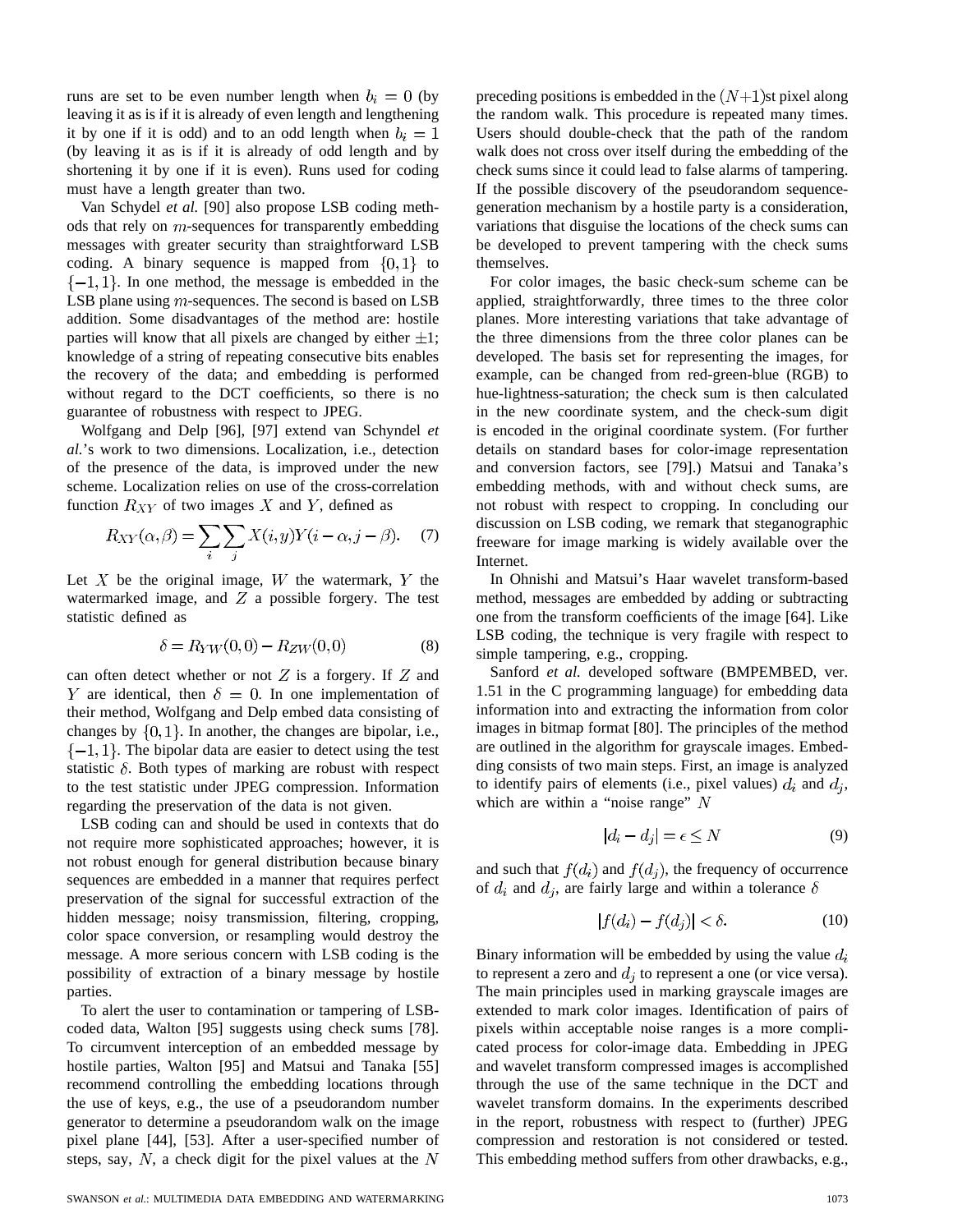fragility with respect to cropping and multiple embeddings and (depending on the image) limited available space for embedding. Since a fairly substantial amount of work is required to analyze images to determine suitable embedding locations, real-time image retrieval may only be possible if the locations are determined ahead of time; use of predetermined, fixed embedding locations for a given image increases the ease in tampering and extraction of embedded information by hostile parties.

Bender *et al.* propose *texture block coding,* in which a block from a region with a random texture is copied and placed in a region with similar texture [2]. Extraction of the hidden block is easy. Slides of the original image and its opposite (in which each pixel  $x_i$  is replaced by  $256 - x_i$ ) are overlayed. As one slide is moved across the other, a solid black region will appear when the embedded block and the original region, from which it was taken, overlap. The method cannot be applied to all images and is not amenable to automatic embedding since images must be examined one by one by a human to determine whether suitable textured regions exist. The method is not robust to cropping. Although regular, two-dimensional shapes (e.g., solid circles, rectangles) can be readily embedded, the technique is not well suited for handling intricate designs and textual information. Furthermore, texture block coding is easy to detect since anyone can make slides of the original image and its opposite and extract the embedded block or region.

The same scientists also proposed *patchwork,* a statistical approach, in which a subset of the pixels in an image is divided into two distinct sets. The brightness of one set of pixels is shifted by a positive number, and those from the other set are shifted by the corresponding negative number [2]. Only a limited amount of information can be embedded in an image using this approach, even if the image is divided into several regions and a different number is embedded into each (i.e., one number per region). The inventors provide data that the recovery rate is 85% after JPEG compression, with quality parameter 75%, which would likely not stand up as credible evidence beyond a reasonable doubt in a court of law.

Pitas and Kaskalis use shifting in an approach that allows slightly more information to be embedded [69], [70]. A binary signature that consists of equal numbers of "zeros" and "ones" is embedded in an image by assigning pixels into one of two sets. The intensity levels of the pixels in one of the sets are altered. The intensity levels are not changed in the pixels in the other set. The method is limited to signature embedding and cannot be used for embedding text messages. According to the inventors, the degree of certainty can be as low as 84% and as high as 92%, which would likely not stand up as evidence in a court of law for copyright protection. In [94], toral automorphisms are used to chaotically mix binary logos or signatures, which are added to a secret region in the image.

In a similar method by Dautzenberg and Boland, images are partitioned into blocks, and the mean is shifted by one or zero to embed binary code [17]. The code does

not necessarily have to consist of equal numbers of zeros and ones. The authors claim robustness to lossy image compression, photocopying, color scanning, and dithering. The method suffers from at least two major drawbacks. The amount of information that can be embedded depends on the number of blocks in the image. The method cannot be used to mark images that will be widely distributed using different marks for each intended recipient because comparison of large numbers of differently marked images will allow hostile parties to recover the original image.

Bruyndonckx *et al.* also use a block partitioning based method but use the change in the mean values of the luminance in blocks for embedding [9]. After an image is divided into blocks, the embedding order and locations can be found using a key. The blocks are classified into one of three types of luminance: hard, progressive, and noise contrast. The pixels are then assigned to zones, which add an extra level of security for embedding. Two categories  $A$ and  $B$  are created in each zone. Each pixel is assigned to a category based on its block and zone assignment. Embedding of a bit  $b$  in a block is carried out by changing the differences in the mean in the luminance values of pixels in categories  $A$  and  $B$  and zones 1 and 2

if 
$$
b = 0
$$
:  $m_{1B}^* - m_{1A}^* = L$   
\n $m_{2B}^* - m_{2A}^* = L$   
\nif  $b = 1$ :  $m_{1A}^* - m_{1B}^* = L$   
\n $m_{2A}^* - m_{2B}^* = L$ 

where  $m_{1A}^*$ ,  $m_{1B}^*$ ,  $m_{2A}^*$ , and  $m_{2B}^*$  are the mean values after embedding and  $L$  is the embedding level. To render the embedding as transparent as possible, the inventors require that the mean value in each zone be left unchanged. This requirement uniquely determines the values of  $m^*_{1,4}$ ,  $m_{1B}^*$ ,  $m_{2A}^*$ , and  $m_{2B}^*$  after embedding. To summarize, six parameters are used to embed information: the embedding level  $L$ , the categories grid size, the block size, the number of bits to be embedded, the location of the blocks, and the level of redundancies (with the option of error-detection codes if the message is short enough to allow a high level of redundant embedding). Robustness to JPEG depends strongly on the compression ratio, embedding level, and grid sizes. Redundant embedding with error-correcting codes is very effective in reducing the error in extracted messages. Depending on the amount of information to be embedded (which, in turn, determines if redundant embedding can be accommodated), the scheme may or may not be robust to cropping.

Langelaar *et al.* propose a block-based method in which embedding is carried out in the luminance-hue-saturation (YUV) domain [46]. The pixel values from  $8 \times 8$  JPEG blocks of an image (or multiples of them) are converted to the YUV domain. After embedding binary information, the blocks are converted back to the RGB domain. If an edge-enhancement filter is applied to the luminance pixel values, the error rate for bit extraction after JPEG filtering is reduced significantly (from over 10% for JPEG quality factor 90% to well under 5%). The error rate is under 5%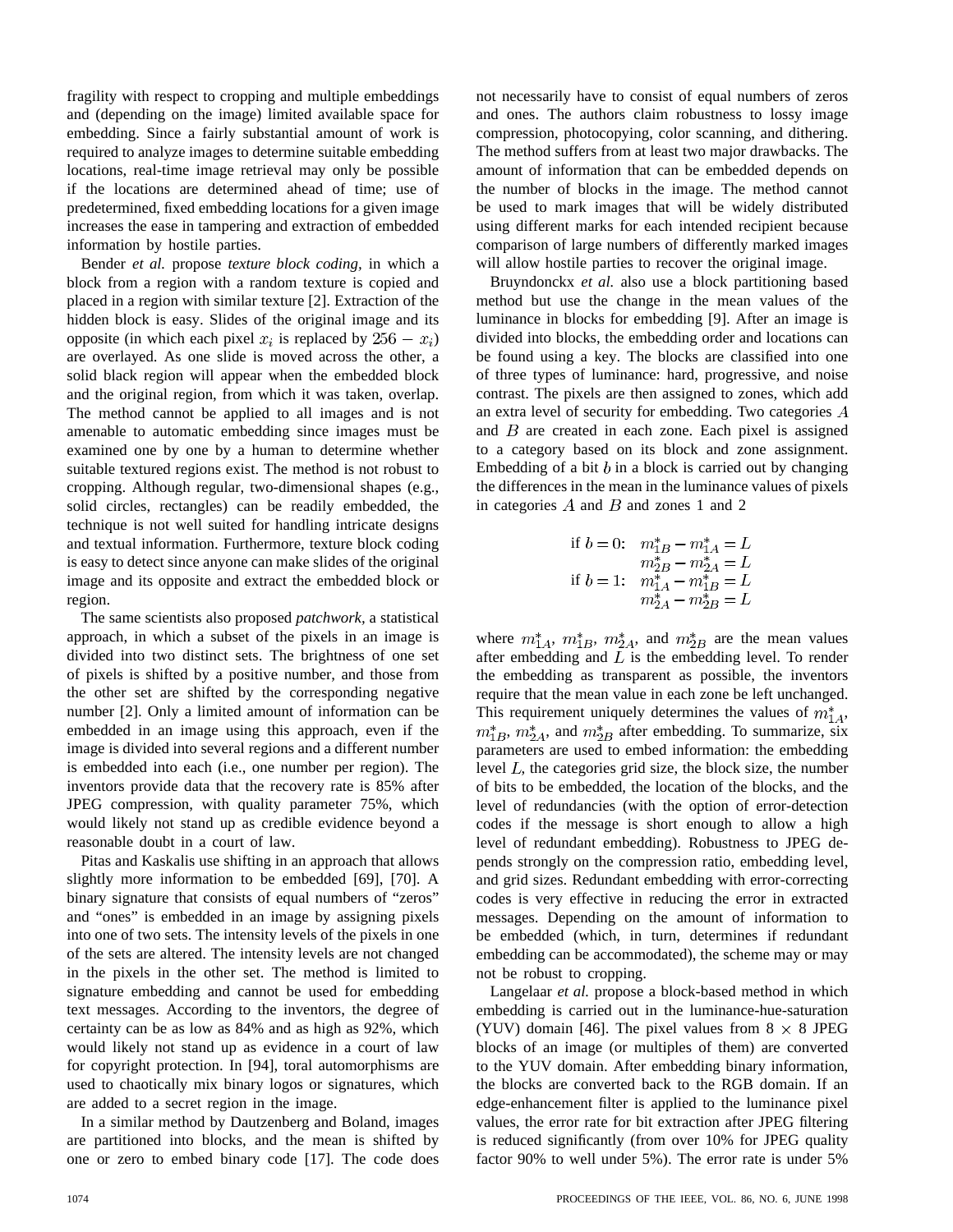for JPEG quality factor 100–60% in experiments described in the paper by Langelaar *et al.*

Koch and Zhao's data-embedding method, used in the product SysCop, is similar to direct sequence and frequency hopping spread-spectrum communications [20], [68], [92] and is compatible with JPEG compression quality parameter 50% [51]. An image is partitioned into 8-by-8 blocks, and eight coefficients in the block are used for marking. The blocks are pseudorandomly selected to minimize detection. Since the locations of the eight coefficients have been published, hostile parties can use the information to corrupt or destroy a message. Decoding by unauthorized parties is more difficult because of the pseudorandom sequence used for embedding. Cropping of images may lead to difficulties in extracting messages that were pseudorandomly embedded. And cropping along lines that cut through, rather than along, the 8-by-8 JPEG blocks may lead to an image that is not robust to JPEG compression. Langelaar *et al.* report that image degradation is visible in their implementation studies to assess Koch and Zhao's method, and results are shown in a paper [46]. A variation on Koch and Zhao's method for image authentication is presented by Schneider and Chang [11]. The technique alters transform coefficients to enforce a relationship between the coefficients.

Spread-spectrum embedding spreads the watermark over a larger number of frequency ranges, the idea being that the energy in any given frequency range will be undetectable. The watermark can still be checked since the spreading pattern is known. Another spread-spectrum noise technique is described by Smith and Comiskey [82], where the authors hide data by adding a fixed-amplitude pseudonoise sequence to the image.

Kutter *et al.* use amplitude modulation and a secret key to embed a signature in color images [52]. The signature bits are repeatedly embedded in the blue channel to ensure robustness. The blue channel is used because the HVS is relatively less sensitive in this color domain. A single bit  $s$ is embedded in a pseudorandomly selected pixel  $p = (i, j)$ in an image  $I = \{R, G, B\}$  by modifying the blue channel  $B$  by a fraction of the luminance  $L$ , i.e.,

$$
B_{i,j} \leftarrow B_{i,j} + q(2s - 1)L_{i,j}.
$$
 (11)

Here,  $L = 0.299R + 0.587G + 0.114B$  and q is a constant that represents the strength of the signature.  $q$  is selected to optimize robustness and invisibility. The embedded message is retrieved using prediction of the original value of the pixel  $p = (i, j)$  based on a linear combination of its neighboring pixel values. More precisely, the prediction  $B_{i,j}$  is

$$
\hat{B}_{i,j} = \frac{1}{4c} \left( \sum_{k=-c}^{c} B_{i+k,j} + \sum_{k=-c}^{c} B_{i,j+k} - 2B_{i,j} \right) \tag{12}
$$

where  $c$  is the size of the cross-shaped neighborhood. The embedded bit is computed to be the difference  $\delta$  of the predicted and coded bit

$$
\delta_{i,j} = B_{i,j} - \hat{B}_{i,j}.\tag{13}
$$

Puate and Jordan use fractal compression analysis to embed a signature in an image [74]. In fractal analysis, similar patterns are identified in an image. Domain blocks  $D<sub>b</sub>$ , which represent patterns that appear frequently, are noted. The intent is to identify a set of domain blocks that can be transformed (i.e., contracted, isometrically transformed, luminance scaled, and luminance shifted) to approximate blocks within an image. The goal is to cover the entire image (as much as possible) with the transformed domain blocks. In fractal compression, the reduced information consists of domain blocks, appropriate transformations on the blocks, and pointers to locations where the transformed blocks should be mapped. A binary signature, consisting of the set of bits  $\{s_i\}$ , is embedded in an image by varying the regions in which pattern-matching searches are performed. For a bit  $s_i$ , range blocks are pseudorandomly chosen to be somewhere in region A if  $s = 1$  and in region B if  $s = 0$ . The inventors present data that show that their method is robust with respect to JPEG compression. If the image is blurred before JPEG compression, the results are not as good. The binary message can be encoded to increase protection from interception by unauthorized parties. Only a limited amount of binary code can be embedded using this method. Since fractal analysis is computationally expensive, and some images do not have many large, self-similar patterns, the technique may not be suitable for general use.

Davern and Scott also propose a fractal-based steganographic method to embed binary messages, either plain or encrypted [18]. Fractal image analysis is used to identify similar blocks. Then transformations are constructed so that one similar block is transformed into an approximation for another. These transformations enable visibly imperceptible substitution of blocks. The set of blocks that can be used as substitutes is divided in two. To embed a zero, substitute blocks from the first set are used, and to embed a one, blocks from the second set are used. Davern and Scott's embedding method suffers from two of the same problems as that of Puate and Jordan. It is very slow, since fractal analysis is computationally expensive, and only a limited amount of information can be embedded. Additionally, Davern and Scott's method appears to be less robust to JPEG compression.

O'Ruanaidh *et al.* [65] describe a technique where image blocks are transformed using the DCT, Walsh transform, or wavelet transform. The data are embedded by incrementing a selected coefficient to encode a "1" and decrementing it to encode a "0." Coefficients are selected according to a criterion based on energy content. The watermark survived 20 : 1 JPEG image compression on the standard  $256 \times 256$ Lena image. In a second approach [66], the authors describe a technique to embed information in the discrete Fourier transform phase.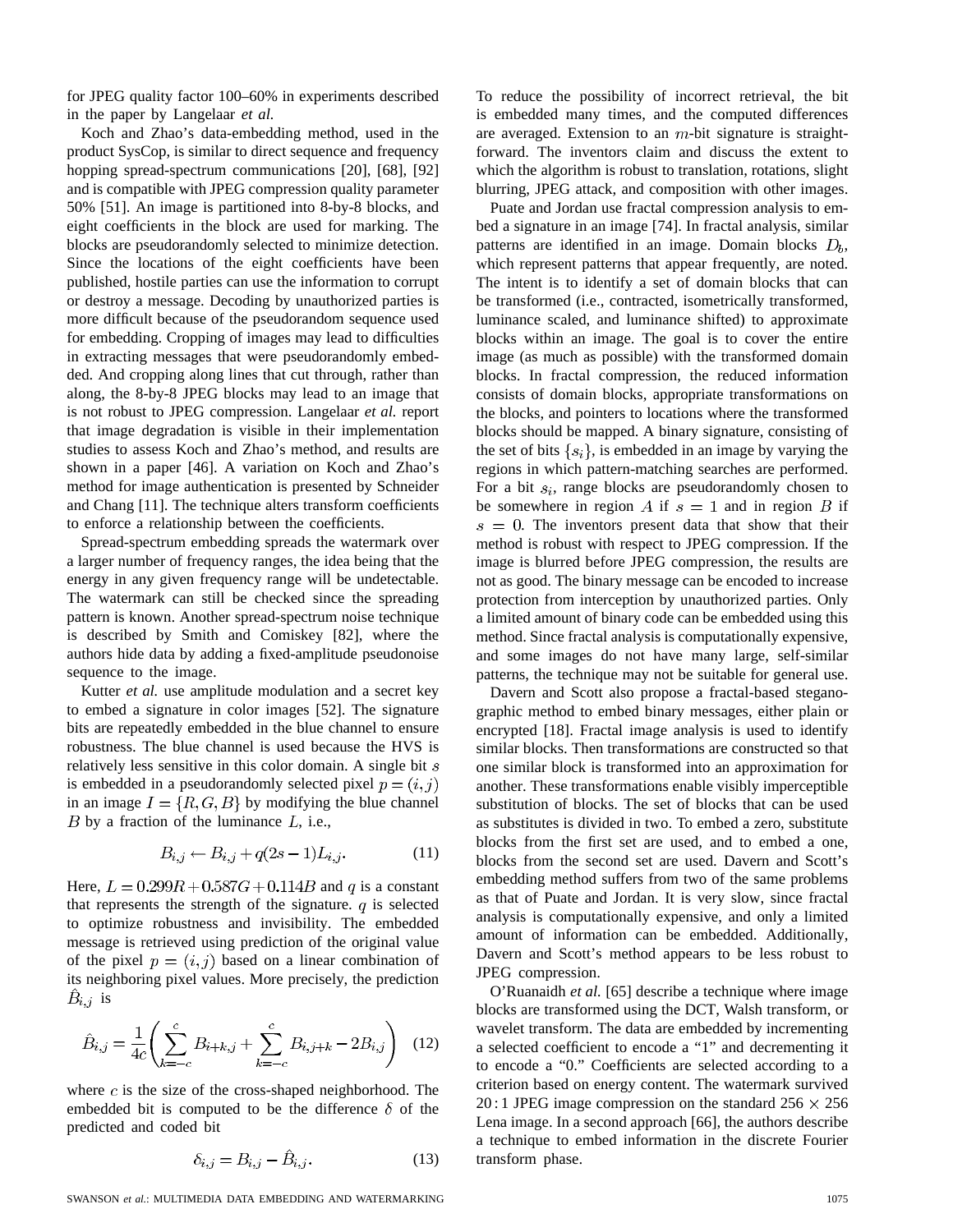Data-embedding techniques that require the original signal during detection are now reviewed. Some early algorithms for transparent marking, such as that by Cox *et al.* [14], require both the original and marked images for recovering an embedded message. The differences in the images is encrypted code. In the algorithm of Cox *et al.* [14], watermarks are embedded in the largest magnitude DCT coefficients to provide greater robustness to compression algorithms than LSB-type methods. Embedding in the highest coefficients corresponds to placing marks in the most perceptually significant portions of the image, regions that will remain relatively intact when subjected to compression. The marking algorithm consists of four steps.

- Compute the DCT and identify perceptually significant regions of the image suitable for watermark embedding.
- Construct the watermark  $X = x_i, x_2, \dots, x_n$ , where each  $x_i$  is chosen according to  $N(0, 1)$ , where  $N(\mu, \sigma^2)$  denotes a normal distribution with mean  $\mu$  and variance  $\sigma^2$ .
- Insert the watermark in the DCT domain of the image by setting the frequency component  $\nu_i$  in the original image to

$$
\nu_i \leftarrow \nu_i (1 + x_i \alpha_i) \tag{14}
$$

where  $\alpha_i$  is a scalar factor.

• Compute the inverse DCT of the sum from the previous step to recover a transparently marked image.

Note that  $n$ , the number of DCT coefficients affected by the watermark, indicates the extent to which the watermark will be spread out among the components of the image. The authors choose  $\alpha_i$  to be 0.1 in their experiments. A better approach would be to set  $\alpha_i$  adaptively to different values for different frequencies. A Gaussian type of watermark is used for watermarking because it is much more robust to tampering than uniform embedding, particularly when  $n$  is large. More specifically, the authors claim that  $\Omega(\sqrt{n}/\ln n)$  similar types of watermarks would have to be embedded to have "any chance" of destroying the image. The larger the  $n$ , the greater the protection provided by the watermark.

Extraction of the watermark by Cox *et al.* consists of four steps.

- Compute the DCT of a (possibly) watermarked image.
- Compute the DCT of the original image.
- Compute the difference in the results from the previous two steps to a watermark  $X^*$ .
- Compare the extracted mark  $X^*$  with the original watermark  $X$ .

Comparison of the marks is conducted using a similarity measure defined by

$$
\text{sim}(X, X^*) = \frac{X^* \cdot X}{\sqrt{X^* \cdot X^*}}.\tag{15}
$$

Studies on the robustness of the watermarks by Cox *et al.* show that when  $n > 1000$  (i.e., 1000 perceptually

significant frequency components of the image spectrum are altered), the watermark is reliable after JPEG encoding (quality factor 5%), dithering, clipping, clipping with JPEG encoding (quality factor 10%), and the combination of printing, photocopying, subsequent rescanning, and rescaling. When five watermarks were embedded in an image, all were successfully identified. Successful identification is also reported in averaging five separately watermarked images. Stone has published a report in which he shows how the strength of the technique proposed by Cox *et al.* can be diminished [83] when multiple watermarked copies are available to a pirate.

Ragusa *et al.* [75] devised and implemented a modification of the algorithm by Cox *et al.* in which regions of interest (ROI's) are identified from the DCT components. Ragusa *et al.* assume that for most images, ROI's that need to be watermarked for protection will have prominent edges. This assumption reduces the regions that will be marked so that only 200 or so ROI's need to be marked, as opposed to the 1000 recommended by Cox *et al.* The primary advantage of the modified scheme is the reduced time required for embedding and extraction and a decrease in the likelihood of noticeable perceptual differences. The disadvantage is that solid regions and regions without prominent edges will not be marked.

Another algorithm that requires the original image is that by Hsu and Wu [36]. The signature is an image of a seal with Chinese characters. Permutations of the middleband coefficients of the is DCT are used for encoding. The difference between the original and marked image is used to retrieve the signature. Pseudorandom number generators can be used to increase the security. They can serve several roles, such as designating the permutation and the embedding location. The inventors claim that the signed images are robust to general image-enhancement techniques and JPEG lossy compression.

In Fridrich [21], a low-frequency-based scheme similar to that of Cox *et al.* is introduced. In the scheme, a random black-and-white pattern is processed by a cellular automaton with the voting rule through several stages and smoothed with a low-pass kernel. The resulting pattern is added to the image. The robustness of the technique is reportedly slightly better than [14].

In an approach, called *tagging,* by Caronni [10], images are partitioned into blocks, and the mean values of the brightness of pseudorandomly selected blocks are altered to embed code. (When very high security is required, better random position-selection mechanisms should be used.) The inventor claims that the tags can be recovered after JPEG compression with quality parameter 30%. And when a modulation strength of 2% and tag size of  $16 \times 16$  pixels are used, 75% of the tags from enlarged, color-printed, and rescanned images can be recovered. In most cases, tags with a modulation strength of 2% are imperceptible. Let  $b_0(x, y)$ and  $b_m(x, y)$  represent the brightness of the original and tagged images and  $m_0$  and  $m_m$  represent their mean. Then the covariance  $\nu_{0m}$  between and variances  $\nu_0$ ,  $\nu_m$  of the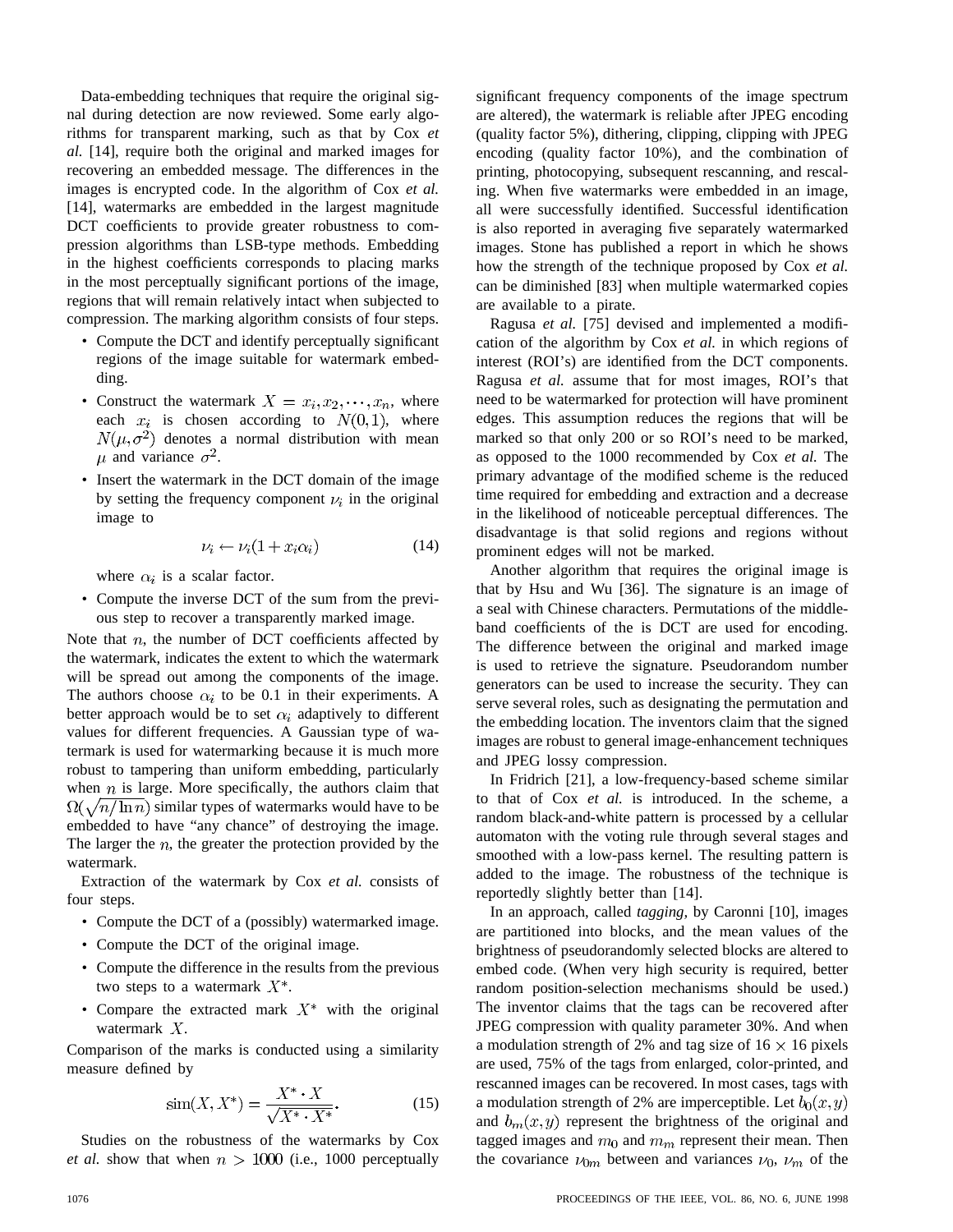original and marked image are

$$
\nu_{0m} = c \sum_{x=1}^{X} \sum_{y=1}^{Y} (b_0(x, y) - m_0)(b_m(x, y) - m_m)
$$
  

$$
\nu_0^2 = c \sum_{x=1}^{X} \sum_{y=1}^{Y} (b_0(x, y) - m_0)
$$
 (16)  

$$
\nu_m^2 = c \sum_{x=1}^{X} \sum_{y=1}^{Y} (b_m(x, y) - m_m)
$$

where  $c = 1/(X * Y - 1)$ . If two images are identical, then the correlation coefficient between the two images  $||R|| = \nu_{0m}/\sqrt{\nu_0 \nu_m} = 1$ . As the images become more dissimilar from tagging,  $||R|| \rightarrow 0$ . Note that only images of the same size can be compared using this method of measurement. The tag is recovered by comparing the original and marked image and the key for determining the order and positions of the tagged blocks.

Many commercial image data-embedding algorithms are available. Digimarc's PictureMarc<sup>4</sup> uses a spread-spectrum technique. Using a 32-bit binary signature, the least significant bit of the 32 is aligned with the first pixel of the image. If the bit is a "1," the first random number is added to the first pixel; if the bit is a "0," then it is subtracted. The same process is applied to the second pixel using the second bit of the signature number to choose whether to add or subtract the second random number. This is continued until all 32 bits have been used. The process is then repeated by starting over at bit 0 while continuing across the image. The algorithm is terminated when all pixels have been marked. If the original is available during detection, it is subtracted from the signed image, resulting in a difference signal. The sign of each pixel in the difference image is compared with the corresponding code pattern sign. If they match, then the identification signal bit is a one; otherwise, it is a zero. This process is repeated over the entire image, and the individual bits are summed. The sum of each bit is divided by the number of repetitions of the signature. The result is the identification number. In the cases where there is no original image or changes have occurred to the signed image, small-signal detection methods are used to read the signature.

Other commercial software include DICE's Argent technology<sup>5</sup> and Aliroo's ScarLet algorithm.<sup>1</sup>

#### *B. Image Data Embedding Explicitly Based on Masking*

A technique based on spatial and frequency masking is presented in [84]. The data embedding works by breaking an image into small (e.g.,  $8 \times 8$ ) blocks. Each block is then represented as a vector  $v$  in an  $n$ -dimensional space (e.g.,  $n = 8<sup>2</sup>$ ) and projected onto a normalized pseudorandom (author-defined) direction  $z$  weighted by the masking values for the particular block. With  $z$  normalized, the projection of the image block onto the user-defined direction is simply the inner product  $p = \langle v, z \rangle = \sum_i v(i)z(i)$ .

4See http://www.digimarc.com.



Fig. 5. Original  $512 \times 512$  grayscale image.

The scalar projection value  $p$  is then quantized with respect to the masking levels of that block  $T$ , creating the value  $p^*$ . The quantized value is perturbed by  $\pm \frac{1}{4}T$ to embed the data, i.e.,  $p' = p^* \pm \frac{1}{4}T$ . The new projection  $p'$  contains the hidden data. To extract the hidden data, each recovered block is projected onto the appropriate pseudorandom direction, and a simple remainder operation is applied

$$
b = \begin{cases} 1, & \text{if } (\langle v', z \rangle - [\langle v', z \rangle]) > 0; \\ 0, & \text{otherwise} \end{cases}
$$
(17)

where  $\lceil \cdot \rceil$  is the rounding operation and b is the bit embedded in the block. The technique easily accommodates the insertion of multiple bits per block. Figs. 5 and 6 provide an example of the algorithm. The image in Fig. 6 was obtained by embedding an 8192-bit text file inside the original image shown in Fig. 5. Note that the two images are perceptually identical. The bit error rate for the embedded data after different levels of JPEG coding is shown in Fig. 7. Using error correction codes and bit repetition, the data are able to survive low JPEG qualities. For example, one may use 15 : 1 bit repetition (reducing the effective embedded bit rate to about 500 bits) for environments with a lot of distortion.

Several masking-based image data-embedding algorithms that require the original during detection have been proposed. Cox *et al.* [14] propose to set  $\alpha_i$  (14) adaptively according to masking values for different frequencies.

A block-based version of [14] that employs visual models has been developed by Podilchuk and Zeng [71]. The algorithm employs the just noticeable difference paradigm employed by perceptual coders. The watermarked DCT coefficients  $X^*(u, v, b)$  are generated by (18), as shown at the bottom of the next page, where  $X(u, v, b)$  refers to the DCT coefficients at location  $(u, v)$  in block b of the image,  $w(u, v, b)$  is the sequence of real valued watermark values,

<sup>5</sup>See http://www.digital-watermark.com:80/.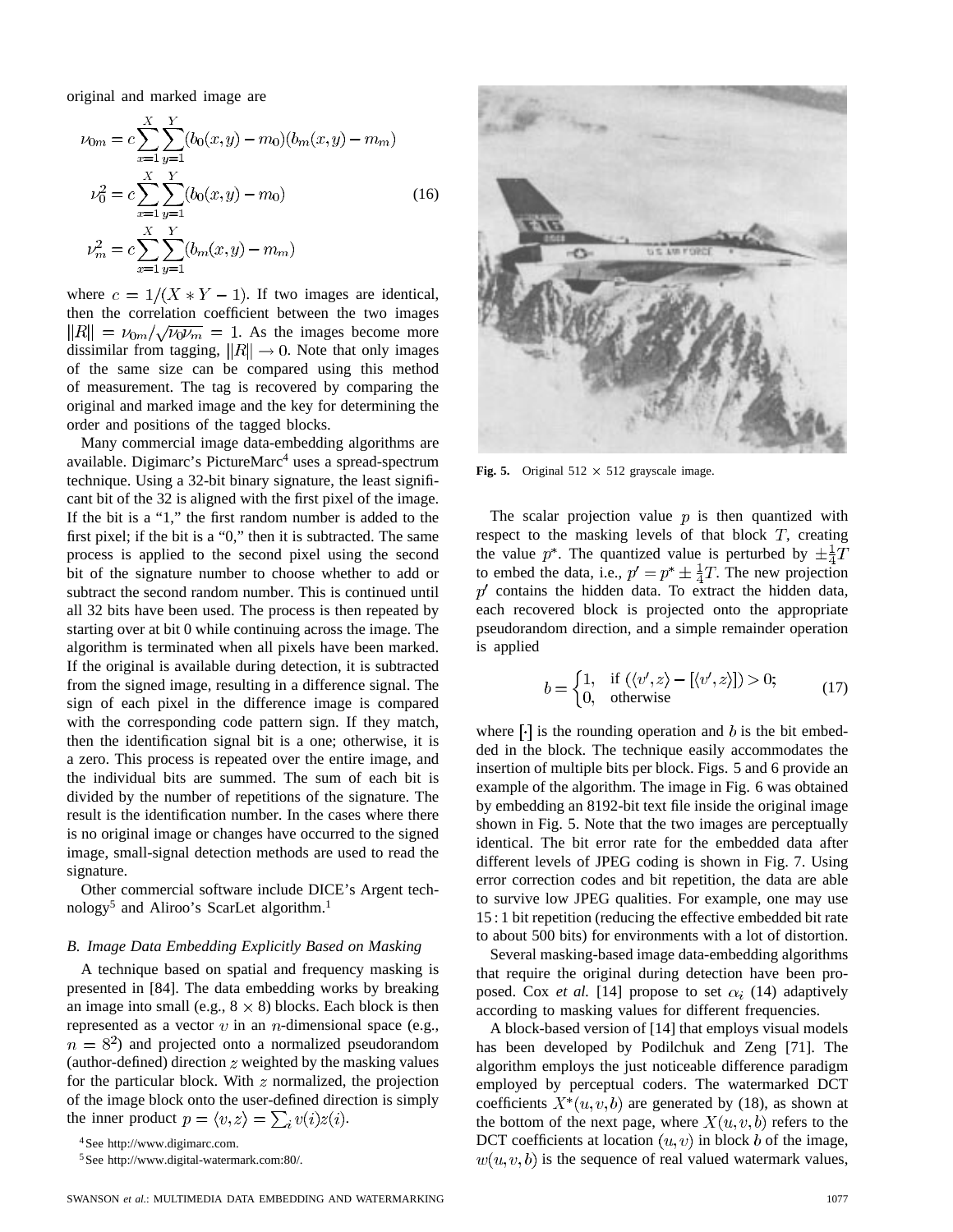

**Fig. 6.** Image with embedded information.

and  $J(u, v, b)$  is the computed just noticeable difference calculated from the visual models. The detection is performed in the same manner as that of Cox *et al.* The authors claim that the watermark survives uniform noise, cropping, and JPEG compression with a quality factor of 20, as well as printing, photocopying, rescanning, and rescaling of the image. The results were slightly better than the original Cox *et al.* algorithm, indicating some of the advantages of employing masking for data embedding. Another efficient image data-hiding algorithm based on perceptual masking is presented in [24].

In [88], the authors present a technique that exploits HVS to guarantee that the embedded watermark is imperceptible and robust. The watermark is generated by filtering a pseudorandom sequence [owner identification (id)] with a filter that approximates the frequency and spatial masking characteristics of the HVS. The watermark is generated by segmenting the image into blocks  $B_{i,j}$  of size  $n \times m$ , e.g.,  $8 \times 8$ . For each block  $B_{i,j}$ , there are the following steps.

- 1) Compute the DCT  $D_{i,j}$  of the image block  $B_{i,j}$ .
- 2) Compute the frequency mask  $M_{i,j}$  of the DCT image block  $D_{i,j}$ .
- 3) Use the mask  $M_{i,j}$  to weight the noise-like author id for that image block, creating the shaped author signature  $P_{i,j}$ .
- 4) Create the watermark block  $W_{i,j}$  by computing the inverse DCT of  $P_{i,j}$  and weighting the result with the corresponding spatial mask  $S_{i,j}$ .

5) Add the watermark  $W_{i,j}$  to the block  $B_{i,j}$ , creating the watermarked block  $B'_{i,j}$ .

Detection of the watermark is accomplished via hypothesis testing [91] using the similarity measure defined by (15).

To illustrate the algorithm, the technique was applied to the original image shown in Fig. 8(a). The resulting watermarked image is shown in Fig. 8(b), along with the watermark shown in Fig. 8(c). The watermark has been rescaled to gray levels for display. The watermark values corresponding to smoother background regions are generally smaller than watermark values near edge regions. This is to be expected, as edge regions have more favorable masking characteristics. The absolute values of the watermark range from 2 (smooth regions) to 48 (edge regions).

The robustness of the algorithm to JPEG coding is shown in Fig. 9. The plot indicates the similarity values of the "Peppers" test image with and without a watermark at several bit rates corresponding to JPEG qualities from 5 to 95%. To simulate additional attacks on the watermark, colored noise was added to the test image *prior* to JPEG coding. Each coding quality was tested 100 times, with a different colored noise sequence used during each test. The error bars at each quality correspond to the maximum and minimum similarity values at each bit rate. Even at very low image quality, the similarity values are separated, allowing the existence of a watermark to be easily determined.

## VI. AUDIO DATA-EMBEDDING APPROACHES

#### *A. Audio Data Embedding Implicitly Based on Masking*

Several techniques have been proposed in [2] and [28]. Using a phase-coding approach, data are embedded by modifying the phase values of Fourier transform coefficients of audio segments. The authors also proposed embedding data as spread-spectrum noise. A third technique, echo coding, employs multiple decaying echoes to place a peak in the cepstrum at a known location.

Another audio data-embedding technique is proposed in [89], where Fourier transform coefficients over the middle frequency bands, 2.4–6.4 kHz, are replaced with spectral components from a signature. The middle frequency band was selected so that the data remain outside of the more sensitive low-frequency range. The signature is of short time duration and has a low amplitude relative to the local audio signal. The technique is described as robust to noise and the wow and flutter of analog tapes.

Pruess *et al.* [73] embed data into audio by shaping a pseudonoise sequence according to the shape of the original signal. The data are embedded within a preselected band of the audio spectrum after proportionally shaping it by the corresponding audio-signal frequency components. In

$$
X^*(u, v, b) = \begin{cases} X(u, v, b) + J(u, v, b)w(u, v, b), & \text{if } X(u, v, b) > J(u, v, b); \\ X(u, v, b), & \text{otherwise} \end{cases}
$$
(18)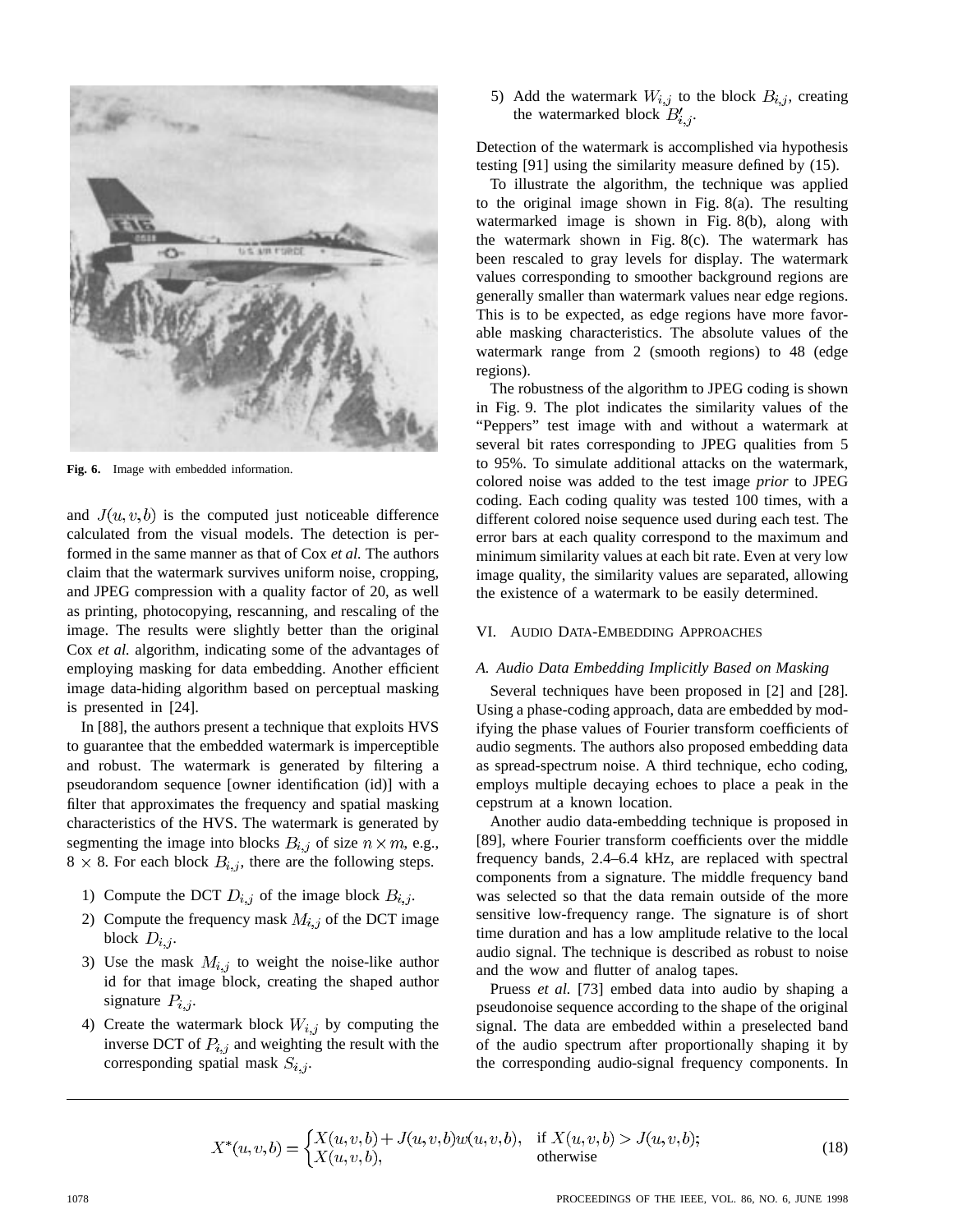

**Fig. 7.** Bit error rate versus JPEG quality factor for image shown in Fig. 6.

particular, the frequency component  $\nu_i$  in the original audio signal is modified to

$$
\nu_i \leftarrow \nu_i (1 + x_i \alpha_i) \tag{19}
$$

where  $x_i$  is a sample of the spread data and  $\alpha_i$  is a scalar factor. The inventors claim the composite audio signal is not readily distinguishable from the original audio signal. The data may be recovered by essentially reversing the embedding operation using a whitening filter. As described above, a very similar embedding technique was later employed by Cox *et al.* for image watermarking.

Some commercial products are also available. The Identification Code Embedded system from Central Research Laboratories inserts a pair of very short tone sequences into an audio track.

Solana Technology Development Corporation [47] embeds data into subbands of the audio signal. The data to be embedded modulate a pseudonoise spread-spectrum signal, each subband of which has a bandwidth corresponding to those of the digital audio signal. The modulated data carrier sequence is combined with the audio subband samples to form a combined signal in which the embedded data are carried. The combined signal is then combined into the audio signal. At the decoder, the combined signal is demodulated to recover the auxiliary data signal. The recovered auxiliary data signal is inaudible in the audio signal and is spectrally shaped according to the audio signal to enhance concealment. Solana has an audio marking product called Electronic DNA (E-DNA) and ScarLet by Aliroo.

Patents for audio data embedding have been filed by Radio Audit Systems, Inc., for a radio-broadcast signalprocessing system with an information encoder [26] and the DICE Company for an apparatus and method for encoding information into digital multimedia data [13].

Very few audio data-embedding algorithms that use the original audio signal during detection have been proposed. A few image watermarking schemes, e.g., [14], have been described as generic and applicable to audio, although no results have been reported. This is due to the fact that most audio embedding algorithms are designed for broadcast environments. As a result, most audio embedding algorithms are required to retrieve the embedded information without access to the original.

#### *B. Audio Data Embedding Explicitly Based on Masking*

An audio data-embedding technique based on temporal and frequency masking is presented in [84]. The data embedding works by extracting length 512 blocks of the audio. Sequential blocks of length 512 are extracted from the audio signal and projected onto a pseudorandom (author-defined) direction weighted by the masking values for the particular block. The scalar projection value is then quantized with respect to the masking levels of that block. To embed data, the quantized projection value is perturbed to a new value. To extract the hidden data, each recovered block is projected onto the appropriate pseudorandom direction and a simple remainder operation is applied [see (17)].

Moses [57] proposes a technique to embed data by encoding it as one or more whitened direct sequence spreadspectrum signals and/or a narrow-band frequency-shiftkeying data signal and transmitted at the time, frequency, and level determined by a neural network (NN) such that the signal is masked by the audio signal. The NN monitors the audio channel to determine opportunities to insert the data signal such that the inserted signals are masked.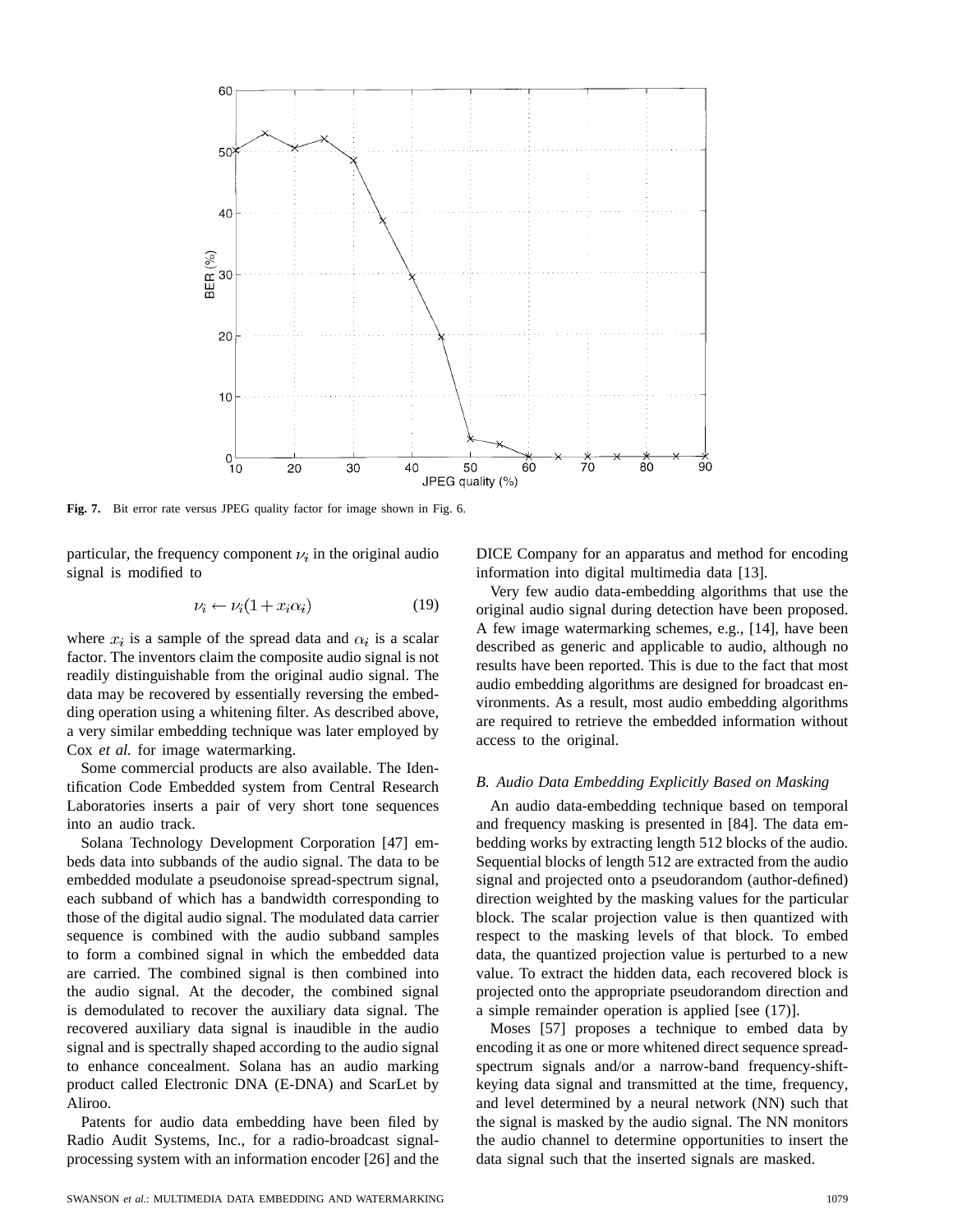

(a)





(c)

**Fig. 8.** An image (a) original and (b) watermarked. (c) Watermark rescaled to gray levels for display.

In [4] and [87], the authors present an audio watermarking algorithm that exploits temporal and frequency masking (see Section IV-A) to embed robust and inaudible data. The watermark is constructed by breaking each audio clip into smaller segments and adding a perceptually shaped pseudorandom sequence.

An example showing the robustness of the watermarking technique to MPEG coding is shown in Fig. 10. The audio signal is the beginning of the third movement of the sonata in B flat major D 960 of Schubert (piano, duration 12.8 s), interpreted by Ashkenazy. The coding/decoding was performed using a software implementation of the ISO/MPEG-1 Audio Layer II coder with several different bit rates: 64, 96, and 128 kbits/s. The plot shows the similarity measure of the audio piece with and without the watermark. The increments on the  $x$ -axis correspond to 1.16-s segments of audio. For example, the similarity values for block number 2 are measured over the piano signal from  $t = 1.16$  s to  $t = 2.32$  s. As expected, the similarity values vary over time as the power of the watermark varies temporally with the power of the host signal. Observe that the upper similarity curve for the audio piece is widely separated from the lower curve over the entire duration of the signal.

# VII. VIDEO DATA-EMBEDDING APPROACHES

# *A. Video Data Embedding Implicitly Based on Masking*

Fewer documents describing video data embedding are available in the public domain relative to image embedding. Most works are statements in papers to the effect that straightforward extension of a proposed still-image marking technique would be effective, e.g., [18] and [51]. For copyright protection, video data embedding must meet several requirements in addition to those for still images because the volume of data is of a much higher order and real-time embedding may be required in some applications, such as video-on-demand systems. The remainder of this section will focus on works that exploit the three-dimensional character of video data (i.e., two-dimensional images in the temporal domain) and characteristics associated with MPEG compression. Approaches that involve explicit computation of upper and lower bounds for masking by the HVS will then be described.

Video data embedding for copy protection has become a very pertinent issue. The Data Hiding Subgroup of the Copy Protection Technical Working Group is currently evaluating proposals for DVD protection. A data-embedding system is required to mark video content for the purposes of identifying marked material and preventing unauthorized recording/playback. The goal of the technologies is to allow content providers to mark all copyrighted digital video material (NTSC, PAL, and SECAM) with the watermark. Video recorders/players would respond appropriately by refusing to record or play improperly marked material.

One of the earliest examples of video data embedding was proposed by Matsui and Tanaka [55]. First, a frame from the video is divided into  $8 \times 8$  blocks, and the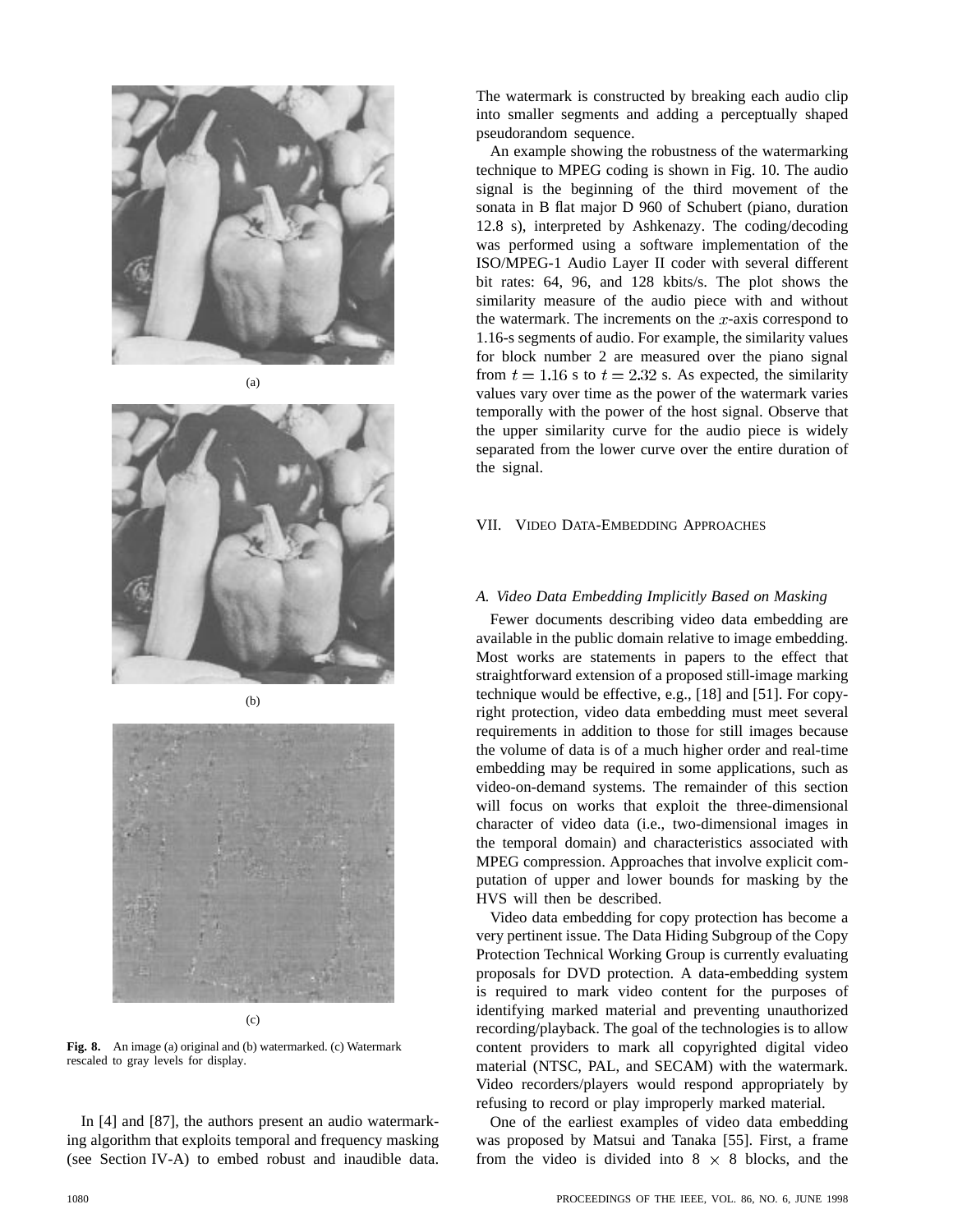

**Fig. 9.** Detection of watermark in Peppers image after JPEG coding, with qualities from 5 to 95%.

two-dimensional DCT is computed using the formula

$$
p_{ij} = \frac{2K(i)}{\sqrt{N}} \cos \frac{(2j+1)i\pi}{2N}
$$
 (20)

where  $i, j = 0, 1, 2, \dots, 7, N = 8$  and

$$
K(i) = \begin{cases} 1/\sqrt{2}, & i = 0, \\ 1, & i = 1, 2, \cdots, 7. \end{cases}
$$
 (21)

The coefficient matrix  $A$  for the DCT is

$$
A = [a_{ij}]
$$
  
=  $[p_{ij}] \cdot [s_{ij}] \cdot [p_{ij}]^T$  (22)

where  $i, j = 0, 1, 2, \dots, 7$  and  $s_{ij}$  is the pixel value of the  $(i, j)$ th element in the block. The matrix A is quantized by

$$
b_{ij} = \frac{a_{ij}}{\alpha \cdot t_{ij}}\tag{23}
$$

where  $i, j = 0, 1, 2, \dots, 7, t_{ij}$  is the threshold factor,  $\alpha$  is specified by a user to control the bit rate per pixel, and the values of  $b_{ij}$  are rounded to the nearest integer. Information  $M_k$  is embedded by converting it into a binary sequence  $\{m_{kn}\}\text{, where } n = 1, 2, \cdots \text{ and } m_{kn} = 0 \text{ or } 1. \text{ If } m_{kn} = 0,$ then  $a_{ij}/(\alpha \cdot t_{ij})$  is set to be the nearest odd integer  $b_{ij}$ , and if  $m_{kn} = 1$ , then  $a_{ij}/(\alpha \cdot t_{ij})$  is set to be the nearest even integer. We denote the operation by  $f(b_{ij})$ , the modified  $b_{ij}$  by  $b_{ij}^{(n)}$ , where

$$
b_{ij}^{(n)} = f(b_{ij}, m_{kn})
$$
 (24)

and the matrix of  $b(n)_{ii}$  as

$$
B' = \left[ b_{ij}^{(n)} \right].
$$
 (25)

This data-embedding method is very fragile with respect to noise, cropping, and repeatedly embedding data, since values are only changed incrementally up or down. Furthermore, if many copies of the same video frame with different embedded marks are available, hostile parties could compare them and might be able to determine the original, unmarked video frame. Embedded messages might be extracted by hostile parties unless supplementary precautions (e.g., message encryption prior to embedding, pseudorandom embedding locations) are used. Since robustness with respect to MPEG video compression was not a consideration during the design and test phase of the method, no data on the subject are given. It is unlikely that the embedded messages would be preserved after substantial MPEG video compression, but the level of fragility is not known.

Kinoshita *et al.* [50] have developed a method to embed information transparently in the MPEG motion vector in video. North Carolina State University's SHANG Group has developed software called "Secure MPEG," which is available for free over the Internet.<sup>6</sup> Sanford *et al.* are currently investigating extensions of their data-embedding method for still images to video data [80].

In extensive studies to extend concepts from stillimage marking by Cox *et al.* [14], Hartung and Girod [23], [29]–[32] propose a spread-spectrum data-embedding method for raw (or uncompressed) video data and a second for MPEG bitstream data. The marking of raw video data  $v_i$  to produce a modified signal  $\hat{v}_i$  is described by

$$
\hat{v}_i = v_i + \alpha \cdot b_i \cdot p_i \tag{26}
$$

6See http://shang.csc.ncsu.edu/smpeg.html.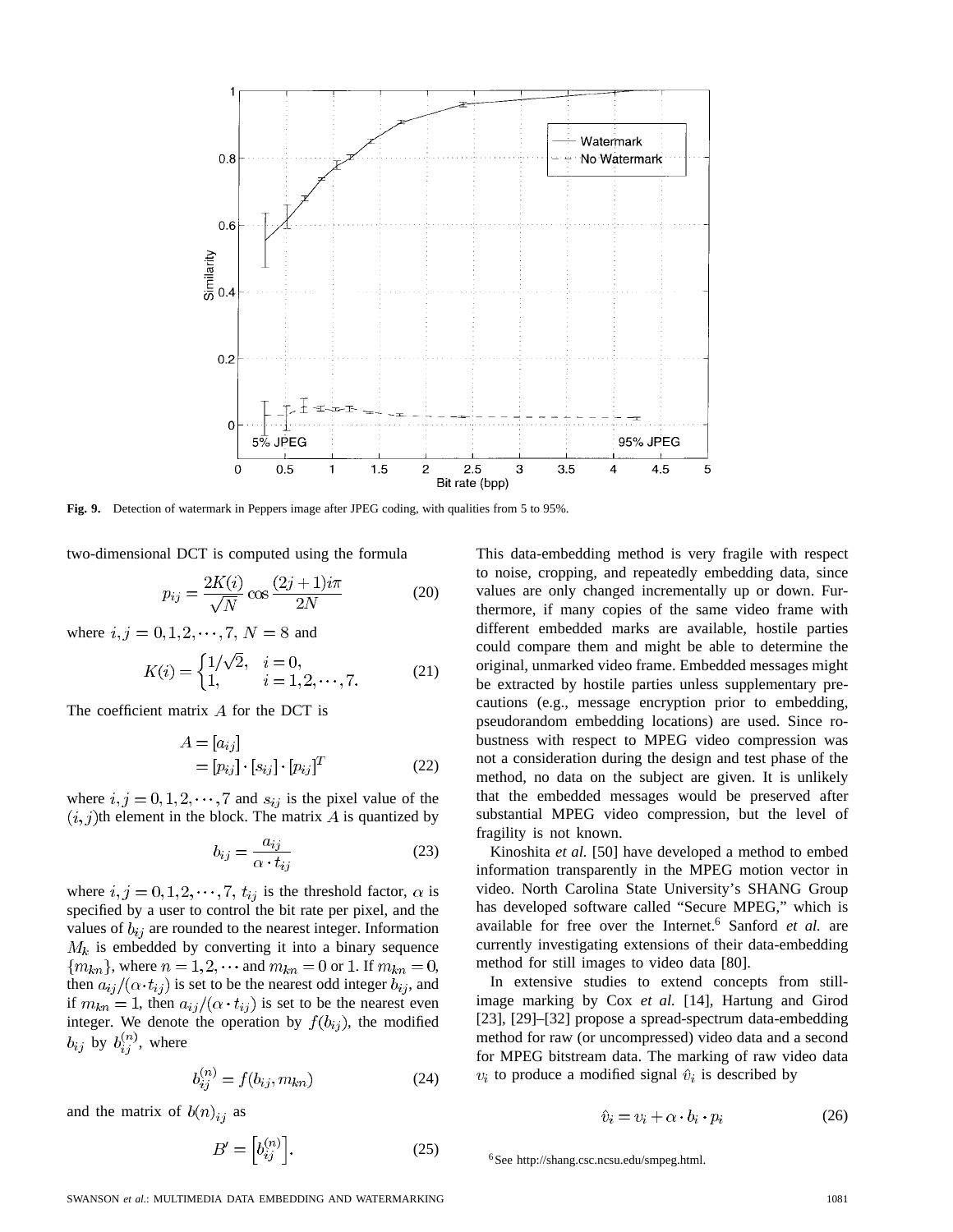

**Fig. 10.** Detection of watermark in piano piece after MPEG coding at 64, 96, and 128 kbits/s.

where  $p_i$  is the pseudonoise sequence,  $b_i$  is the embedded bit, and  $\alpha$  is a scaling factor. The information is recovered using a matched filter. Use of a variable scaling factor (i.e., use of a sequence  $\alpha_i$  rather than a constant  $\alpha$ ) would improve the level of security and robustness. Similar to Cox *et al.,* the authors remark that  $\alpha$  can be varied according to local properties of the video frame or to spatial and temporal masking properties associated with the HVS. A better receiver, which employs a prefilter before decorrelation, is presented in [32].

Hartung and Girod also have a data-embedding method for MPEG compressed video. The approach indirectly exploits masking characteristics, as it is based on the MPEG stream. One of its explicit goals is to avoid an increase in the bit rate. The embedding procedure consists of seven steps.

- 1) Compute the DCT of the data. Rescan the DCT coefficients using a zigzag scan to obtain a  $1 \times 64$  vector. Let  $W_0$  denote the zero-frequency (DC) coefficient and  $W_{63}$  the highest frequency (AC) component.
- 2) Let  $V_n$  and  $V_n$  denote the DCT coefficient of unmarked and marked signals and let  $V_0 = V_0 + W_0$ .
- 3) Find the next variable-length coder (VLC) in the bitstream and identify the run-level pair  $(r_m, l_m)$ belonging to the code word and the position and amplitude of the AC DCT coefficient  $V_m$  represented by the VLC code word.
- 4) Let  $\tilde{V}_m = V_m + W_m$  denote the candidate for new DCT coefficient. Check that the use of  $V_m$  will not increase the bit rate.
- 5) Let R and  $\hat{R}$  be the number of bits used for transmitting  $(r_m, l_m)$  and  $(r_m, l_m)$ , respectively.
- 6) If  $R \geq \tilde{R}$ , then transmit  $\tilde{R}$ . Else transmit  $(r_m, l_m)$ .
- 7) Repeat steps 3)–6) until an end-of-block code word is encountered.

Hartung and Girod discuss the robustness of their method with respect to several types of attacks discussed in Section III-D. They remark that their data are robust to compression, filtering, and modest rotations. A detection and correction mechanism is needed for larger rotations. Removal and insertion of data lead to loss of synchronicity of the pseudonoise sequence between the sender and receiver so that a mechanism for detecting the loss and for resynchronizing the pseudonoise sequence is needed to thwart the attacks.

Similar to the situation with audio data-embedding algorithms, almost no video data-embedding algorithms that use the original have been proposed. Again, a few image watermarking algorithms, e.g., [14], have been described as generic and applicable to video.

# *B. Video Data Embedding Explicitly Based on Masking*

In [84], the authors present a projection-based video watermarking algorithm from an extension of their image data-embedding algorithm (see Section V). An example of the technique is shown in Fig. 11. In the example, a 311 frame,  $120 \times 160$  grayscale video of a Madonna video is embedded in an equal-length sequence from the movie *Broadcast News.* The Madonna video is embedded for *realtime playback* along with the host video, i.e., 30 frames per second. The Madonna video is encoded using MPEG at a bit rate of 294 bytes per frame (8820 bytes per second). The frames of the *Broadcast News* video are of size 240  $\times$  360. Sample frames from each of the videos are shown in Fig. 11.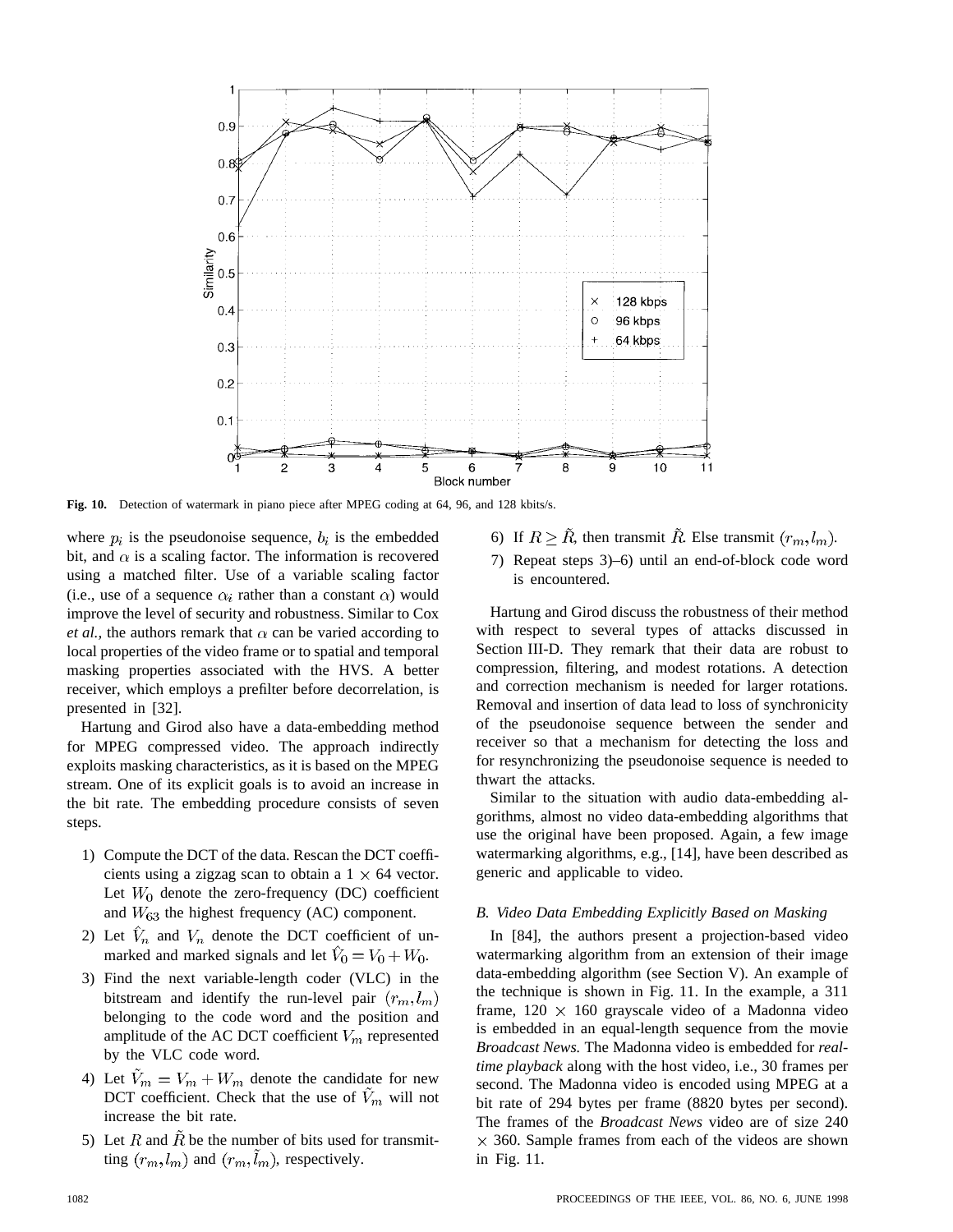

**Fig. 11.** Video-in-video application. (a) Original *Broadcast News* video. (b) *Broadcast News* video with embedded (c) Madonna video. The Madonna video is embedded in real time.

In [86], the authors propose an object-based video watermarking technique. To address issues associated with video motion and redundancy, individual watermarks are created for objects within the video. Similar strategies were discussed at the July 1997 MPEG-4 meeting. Each object from the video is embedded with a unique watermark according its perceptual characteristics. As the object experiences translations and transformations over time, the watermark remains embedded with it. Objects defined in the video are collected into an object data base. As a result, the detection algorithm does not require information regarding the location (i.e., index) of the test frames in the video. The detection algorithm simply identifies the objects in the test frames. Once objects are identified, their watermarks may be retrieved from the data base and used to determine ownership.

Robustness to MPEG-1 coding at very high compression ratios (CR's) was tested on a 32-frame football video. The frame size of the sequence is  $240 \times 352$ . The MPEG quantization tables were set to the coarsest possible level to maximize compression. To simulate additional attacks on the watermark, colored noise was added to the test video prior to MPEG coding. The test video was tested 100 times, with a different colored noise sequence used during each run. The minimum, maximum, and mean frame-by-frame similarity values over the 100 runs are shown in Fig. 12. Even at very low coding quality, the similarity values are widely separated, allowing the existence of a watermark to be easily ascertained.

In a second approach [85], the authors employ a watermark that consists of fixed and varying components. A wavelet transform is applied along the temporal axis of the video to generate a multiresolution temporal representation of the video. The low-pass frames consist of the static components in the video scene. The high-pass frames capture the motion components and changing nature of the video sequence. The watermark is designed and embedded in each of these components. The watermarks embedded in the lowpass frames exist throughout the entire video scene due to wavelet localization properties. The watermarks embedded in the motion frames are highly localized in time and change rapidly from frame to frame. The resulting watermark is a composite of static and dynamic components.

For example, the plot in Fig. 13 shows the robustness of the technique to frame dropping and averaging. In the test, the odd index frames, i.e.,  $1, 3, \dots$ , were dropped from the test sequence. The missing frames were replaced with the average of the two neighboring frames,  $F_{2n+1} =$  $(F_{2n} + F_{2n+2})/2$ . Colored noise of similar power to the watermark was added to the result. The resulting detection curves in the figure are shown to be widely separated. The error bars indicate the maximum and minimum similarity values over 100 runs with different colored noise sequences.

#### VIII. VISIBLE MARKING OF IMAGES

Sophisticated, attractive, and robust visible watermarking methods for enhancing digital documents have been developed and patented [7] by Braudway *et al.* By robust,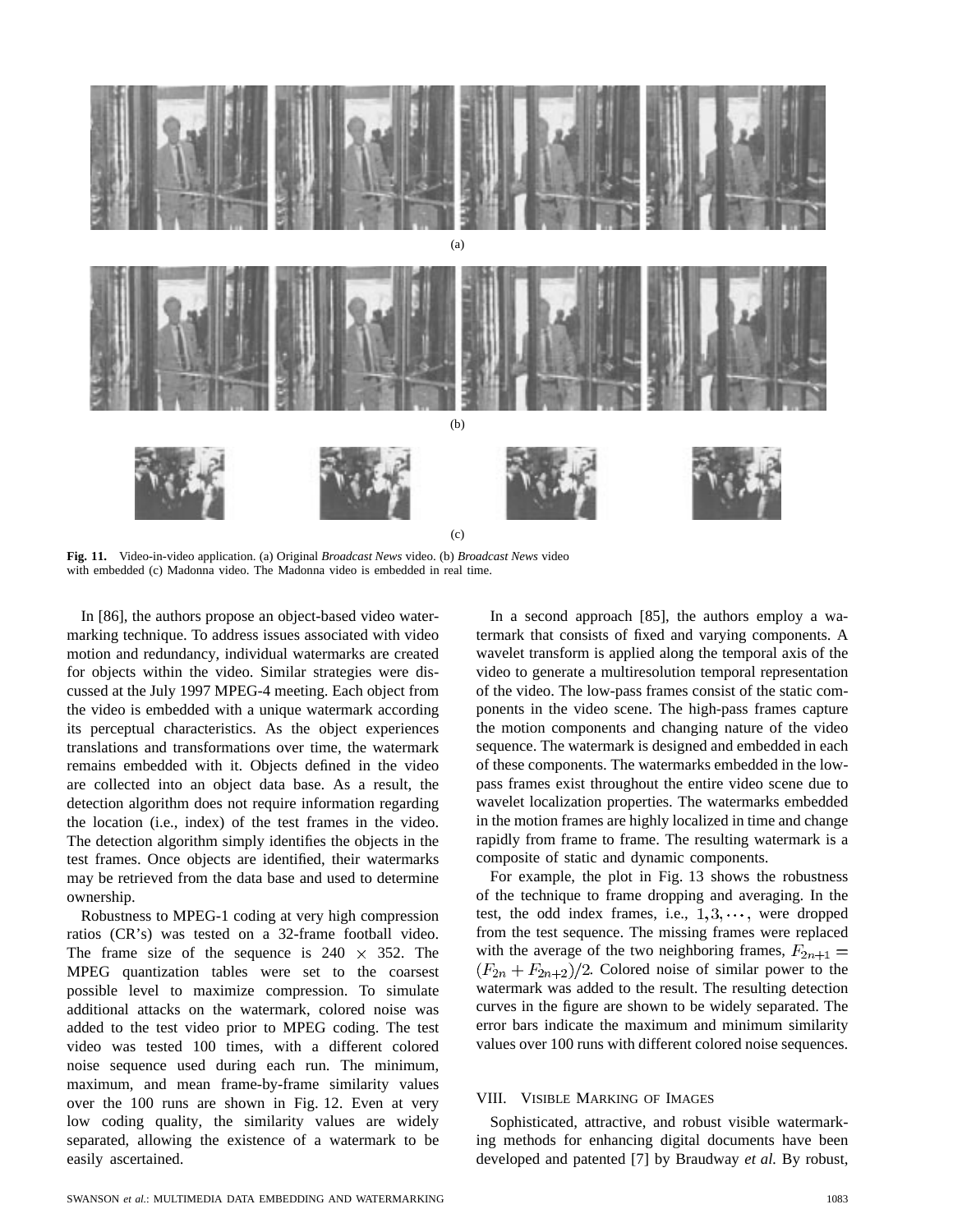

**Fig. 12.** Frame-by-frame robustness of a football video to MPEG coding at (0.46 Mbits/s, CR 44 : 1). The error bars around each similarity value indicate the maximum and minimum similarity values over the 100 runs.



**Fig. 13.** Frame-by-frame robustness of a football video to frame dropping and averaging. The error bars around each similarity value indicate the maximum and minimum similarity values over the 100 runs.

we mean that the marks are difficult to remove without leaving a trace. The method of Braudway *et al.* for altering pixel values in a still image was used to mark digitized pages of manuscripts from the Vatican's archive and the British Library with a logo, in part for use in authenticating the images and in part for deterring any parties seeking to

"purloin or misappropriate" the documents [8]; samples of marked images can be found at IBM.7

7See the IBM Digital Library home page, marked images from the Vatican Library Project http://www.software.ibm.com/is/diglib/vatican.html and marked images from British Library project http://www.rennard.demon. co.uk/tech/tewamk.htm.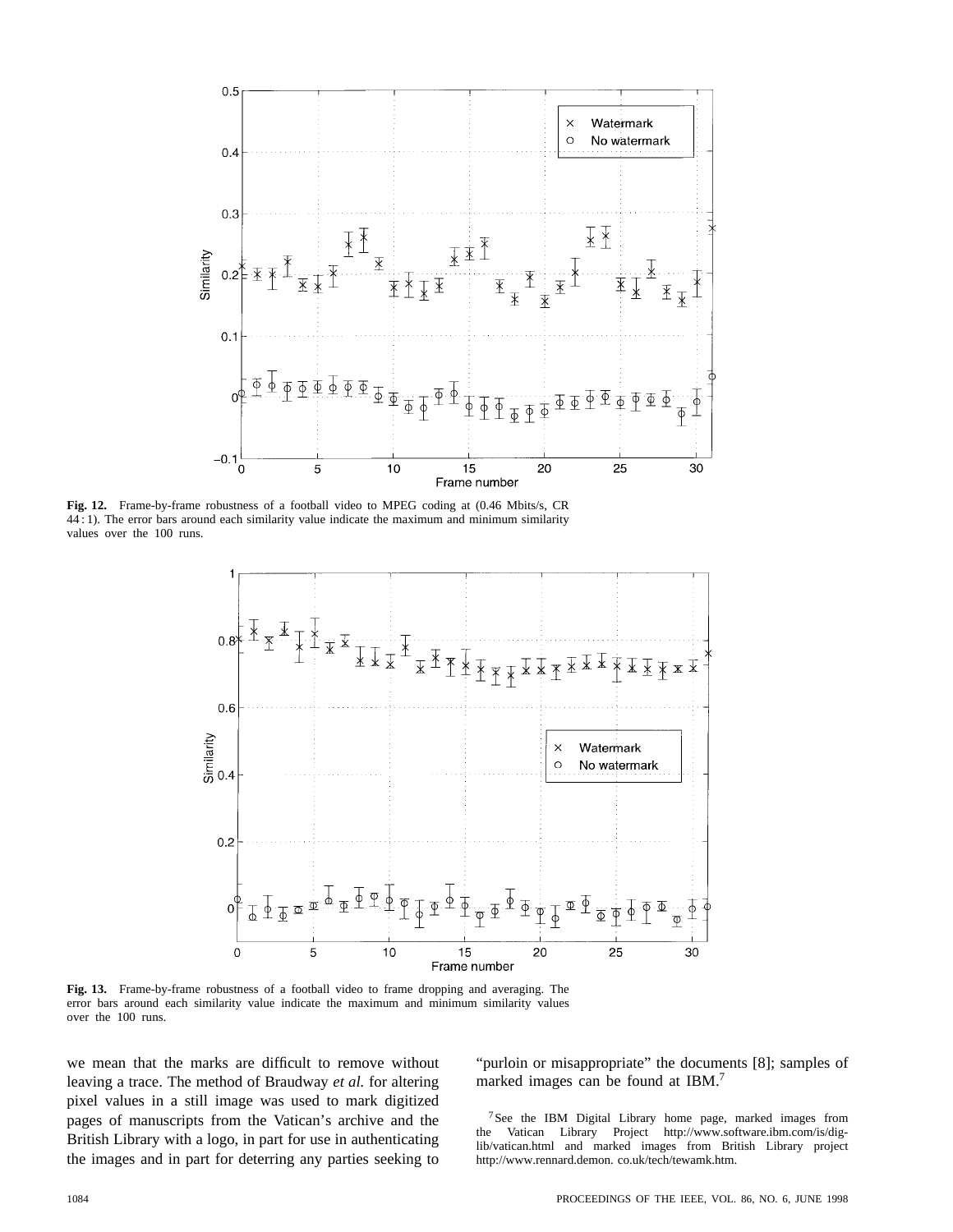To be attractive and effective when applied to digitized still-image data representing works with artistic merit, according to Braudway *et al.,* a visible watermark must be obvious to any person with normal or corrected vision (including the color blind), be flexible enough that it can be made as obtrusive or unobtrusive as desired, have bold features that (by themselves) form a recognizable image, allow all features of the unmarked image to appear in the marked image, and be very difficult, if not impossible, to remove.

The method designed by Braudway *et al.* to fulfill these criteria begins with the construction of a mask corresponding to the watermark. The mask determines which pixels in an image will remain unchanged and which will have their intensity altered. The mask is then resized, if necessary, to dimensions appropriate for the image size and marking purpose, and the location at which the watermark will be placed is chosen. Last, the intensity in the pixels specified by the mask is altered. The scientists used a mathematical model of the intensity in an image

$$
\tilde{Y}_{m,n} = Y_{m,n} + C \times \Delta L^* \tag{27}
$$

where  $Y_{m,n}$  and  $\tilde{Y}_{m,n}$  represent the intensity of the  $(m, n)$ th pixel in the original and marked images, respectively, the constant  $C$  is a function that reflects various properties of the specific image and watermark mask, and  $L^*$  is the intensity (i.e., the amount of light received by the eye, regardless of color [81]). The appearance (or obtrusiveness) of the watermark is controlled by varying the intensity  $L^*$ . If the same value of  $\Delta L^*$  were used to alter all the pixels that fall under the mask, then the watermark could be easily removed by a hostile party. To render robustness to the mark, randomness is introduced by using  $2R_{m,n}\Delta L^*$  in place of  $\Delta L^*$ , where  $R_{m,n} \in [0,1]$  is a discrete random variable that (if truly randomly distributed) satisfies

$$
\lim_{M \to \infty} \lim_{N \to \infty} \frac{2}{MN} \sum_{m=1}^{M} \sum_{n=1}^{N} R_{m,n} \Delta L^* = \Delta L^*.
$$
 (28)

A watermark needs to have bold features because the introduction of the random variable  $R_{m,n}$ , depending on its values, can make fine details of the mark less discernible. As an addendum to their method, Braudway *et al.* remark that additional robustness can be achieved by introducing small random variations in the size as well as in the horizontal and vertical placement of the watermark, as suggested by Pickerell and Child [67].

# **REFERENCES**

- [1] R. Anderson, Ed., "Information hiding," in *Lecture Notes in Computer Science*. Tokyo, Japan: Springer, 1996.
- W. Bender, D. Gruhl, N. Morimoto, and A. Lu, "Techniques for data hiding," *IBM Syst. J.*, vol. 35, nos. 3 and 4, pp. 313–336, 1996.
- [3] H. Berghel and L. O'Gorman, "Protecting ownership rights through digital watermarking," *IEEE Computer Mag.*, pp. 101–103, July 1996.
- [4] L. Boney, A. Tewfik, and K. Hamdy, "Digital watermarks for audio signals," in *Proceedings of Multimedia'96*. Piscataway, NJ: IEEE Press, 1996, pp. 473–480.
- [5] L. Boney, A. Tewfik, K. Hamdy, and M. Swanson, submitted for U.S. patent.
- [6] J. Brassil, S. Low, N. Maxemchuk, and L. O'Gorman, "Electronic marking and identification techniques to discourage document copying," *IEEE J. Select. Areas Commun.*, vol. 13, pp. 1495–1504, Oct. 1995.
- [7] G. Braudway, K. Magerlein, and F. Mintzer, "Color correct digital watermarking of images," U.S. Patent 5 530 759, June 25, 1996.
- [8]  $\_\_\_\$ , "Protecting publically-available images with a visible image watermark," IBM Research Rep. TC-20336(89918), Jan. 15, 1996.
- [9] O. Bruyndonckx, J. J. Quisquater, and B. Macq, "Spatial method for copyright labeling of digital images," in *Proc. IEEE Nonlinear Signal Processing Workshop*, 1995, pp. 456–459.
- [10] G. Caronni, "Assuring ownership rights for digital images," in *Reliable IT Systems*, H. H. Breggemann and W. Gerhardt-Häckl, Eds. Vieweg, Germany, 1995.
- [11] M. Schneider and S.-F. Chang, "A content-based approach to image signature generation and authentication," in *Proc. ICIP'96*, vol. III, pp. 227–230.
- [12] "Facsimile coding schemes and coding control functions for group 4 facsimile apparatus for document transmission," CCITT Recommendation T.6, 1984.
- [13] M. Cooperman and S. Moskowitz, "Steganographic method and device," U.S. Patent 5 613 004, Mar. 1997. (Available WWW: http://www.digital-watermark.com/patents.htm.)
- [14] I. Cox, J. Kilian, T. Leighton, and T. Shamoon, "Secure spread spectrum watermarking for multimedia," *IEEE Trans. Image Processing*, vol. 6, no. 12, pp. 1673–1687, 1997; see also *Proc. ICIP'96*, vol. III, pp. 243–246.
- [15] S. Craver, N. Memon, B.-L. Yeo, and M. Yeung, "Can invisible watermarks resolve rightful ownership?" IBM Research Rep. RC20509, July 1996. (Available WWW: http://www.research.ibm.com:8080.) See also *Proc. SPIE Storage and Retrieval for Image and Video Databases V*, Feb. 1997, vol. 3022, pp. 310–321.
- [16]  $\_\_\_\$ , "Resolving rightful ownerships with invisible watermarking techniques: Limitations, attacks, and implications," IBM Research Rep. RC 20755, Mar. 1997.
- [17] C. Dautzenberg and F. Boland, "Watermarking images," Dept. of Electrical Engineering, Trinity College, Dublin, Tech. Rep., 1994.
- [18] P. Davern and M. Scott, "Fractal based image steganography," in R. Anderson, Ed., *Lecture Notes in Computer Science*. Tokyo, Japan: Springer, 1996, pp. 279–294.
- [19] W. Diffie and M. Hellman, "New directions in cryptography," *IEEE Trans. Inform. Theory*, vol. IT-22, pp. 644–654, 1976.
- [20] P. Flikkema, "Spread-spectrum techniques for wireless communications," *IEEE Trans. Signal Processing*, vol. 14, pp. 26–36, May 1997.
- [21] J. Fridrich, "Methods for data hiding," Center for Intelligent Systems & Dept. of Systems Science and Industrial Engineering, State Univ. of New York-Binghamton, preprint. (Available: http://ssie.binghamton.edu/jirif/.)
- [22] B. Girod, "The information theoretical significance of spatial and temporal masking in video signals," in *Proc. SPIE Human Vision, Visual Processing, and Digital Display*, 1989, vol. 1077, pp. 178–187.
- [23] B. Girod and F. Hartung, submitted for U.S. patent.
- [24] F. Goffin, J.-F. Delaigle, C. D. Vleeschouwer, B. Macq, and J.-J. Quisquater, "Low-cost perceptive digital picture watermarking method," in *Proc. SPIE Storage and Retrieval for Image and Video Databases*, Jan. 1997, vol. 3022, pp. 264–277.
- [25] S. Goldwasser and M. Bellare. (July 1996). Lecture notes on cryptography. [Online]. Available WWW: http://wwwcse.ucsd.edu/users/mihir/papers/crypto-papers.html.
- [26] B. Greenberg, "Method and apparatus for the processing of encoded data in conjunction with an audio broadcast," U.S. Patent 5 379 345, Jan. 1995
- [27] D. Gruhl. (1996). Examples of affine embedding. [Online]. Available WWW: http://nif.www.media.mit.edu/ DataHiding/affine/affine.html.
- [28] D. Gruhl, A. Lu, and W. Bender, "Techniques for data hiding," *IBM Syst. J.*, vol. 35, nos. 3 and 4, pp. 313–336, 1996.
- [29] F. Hartung and B. Girod, "Digital watermarking of raw and compressed video," in *Proc. SPIE Digital Compression Tech-*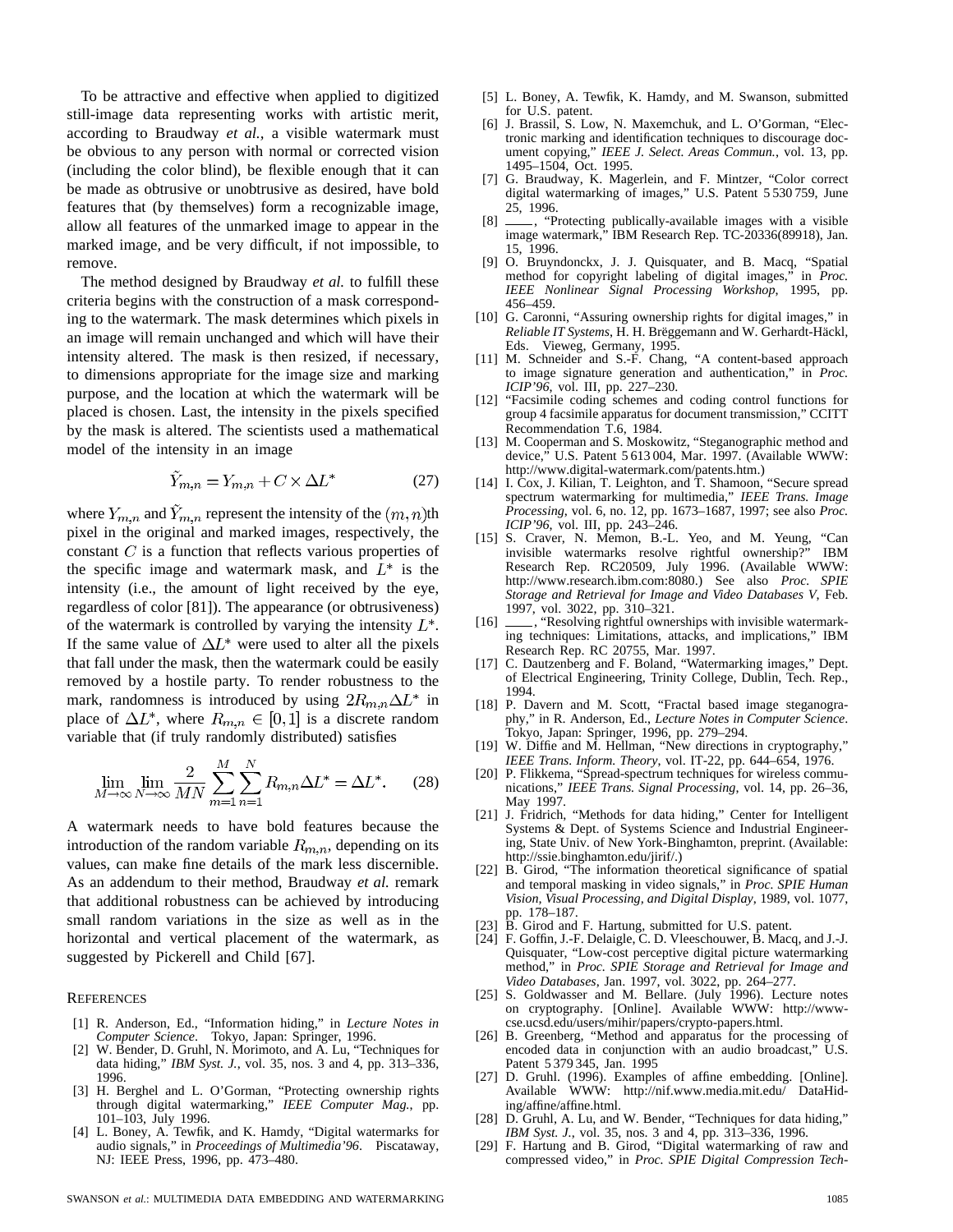*nologies and Systems for Video Communication*, Oct. 1996, vol. 2945, pp. 205–213.

- [30]  $\_\_\_\$ , "Copyright protection in video delivery networks by watermarking of pre-compressed video," in *Multimedia Applications, Services and Techniques—ECMAST'97, Lecture Notes in Computer Science*, S. Fdida and M. Morganti, Eds. Tokyo, Japan: Springer, 1997, vol. 1242, pp. 423–436.
- [31]  $\frac{1}{\sqrt{2}}$ , "Digital watermarking of MPEG-2 coded video in the bitstream domain," in *Proceedings of the International Conference on Acoustics, Speech and Signal Processing 1997*. Piscataway, NJ: IEEE Press, 1997, pp. 2621–2624.
- [32] \_\_\_\_, "Digital watermarking of uncompressed and compressed video," *Signal Processing*, to appear in 1997.
- [33] \_\_\_\_, "Fast public-key watermarking of compressed video," in *Proceedings of the IEEE International Conference on Image Processing 1997*. Piscataway, NJ: 1997., vol. I, pp. 528–531.
- [34] Herodotus, *The Histories (trans. A. de Selincourt)*. Middlesex, England: Penguin, 1972.
- [35] Homer, *The Iliad (trans. R. Fagels)*. Middlesex, England: Penguin, 1990.
- [36] C.-T. Hsu and J.-L. Wu, "Hidden signatures in images," in *Proceedings of the IEEE International Conference on Image Processing 1996*. Piscataway, NJ: IEEE Press, 1996, pp. 223–226.
- [37] *Proceedings of the International Conference on Acoustics, Speech and Signal Processing 1997*. Piscataway, NJ: IEEE Press, 1997.
- [38] *Proceedings of the IEEE International Conference on Image Processing 1996*. Piscataway, NJ: IEEE Press, 1996.
- [39] *Proceedings of the IEEE International Conference on Image Processing 1997*. Piscataway, NJ: 1997.
- [40] "Information technology—Coding of moving pictures and associated audio for digital storage up to about 1.5 Mbits/s," ISO/IEC IS 11172, 1993.
- [41] N. Jayant, J. Johnston, and R. Safranek, "Signal compression based on models of human perception," *Proc. IEEE*, vol. 81, pp. 1385–1422, Oct. 1993.
- [42] J. Johnston and K. Brandenburg, "Wideband coding—Perceptual considerations for speech and music," in *Advances in Speech Signal Processing*, S. Furui and M. Sondhi, Eds. New York: Marcel Dekker, 1992.
- [43] D. Kahn, *The Codebreakers*. New York: MacMillan, 1967.
- [44] D. Knuth, *The Art of Computer Programming*, vol. 2, 2nd ed. Menlo Park, CA: Addison-Wesley, 1981.<br>M. Kuhn. (1997). StirMark, [Online].
- [45] M. Kuhn. (1997). StirMark, [Online]. Available http://www.cl.cam.ac.uk/ $\sim$ fapp2/ watermarking/image watermarking/stirmark.
- [46] G. Langelaar, J. van der Lubbe, and J. Biemond. (1996). Copy protection for multimedia based on labeling techniques. Available WWW: http://wwwit.et.tudelft.nl/pda/smash/public/benelux cr. html.
- [47] C. Lee, K. Moallemi, and J. Hinderling, "Post-compression hidden data transport," U.S. Patent 5 687 191, 1997.
- [48] G. Legge and J. Foley, "Contrast masking in human vision," *J. Opt. Soc. Amer.*, vol. 70, no. 12, pp. 1458–1471, Dec. 1990.
- [49] S. Low, N. Maxemchuk, J. Brassil, and L. O'Gorman, "Document marking and identification using both line and word shifting," in *Proc. Infocom'95*, Boston, MA, Apr. 1995. (Available WWW: http://www.research.att.com:80/ lateinfo/projects/ecom.html.)
- [50] Kinoshita, Inaba, and Kasahara, "Digital watermarking of video," in *Proc. 1997 Symp. Cryptography and Information Security*, Jan. 1997, SCIS97-31F (in Japanese).
- [51] E. Koch and J. Zhao, "Embedding robust labels into images for copyright protection," in *Proc. Int. Congress Intellectual Property Rights for Specialized Information, Knowledge, and New Technologies*, Vienna, Austria, Aug. 1995, pp. 242–251.
- [52] M. Kutter, F. Jordan, and F. Bossen, "Digital signature of color images using amplitude modulation," in *Proc. SPIE-EI97*, 1997, p. 518–526.
- [53] M. Luby, *Pseudorandomness and Cryptographic Applications*. Princeton, NJ: Princeton Univ. Press, 1996.
- [54] K. Matsui and K. Tanaka, *Gazo Shinso Ango*. Morikita, 1993 (in Japanese).
- [55]  $\frac{1}{\sqrt{15}}$  "Video-steganography: How to embed a signature in a picture," in *Proc. IMA Intellectual Property*, Jan. 1994, vol. 1, no. 1, pp. 187–206.
- [56] N. Maxemchuk, "Electronic document distribution," *AT&T Tech. J.*, pp. 73–80, Sept. 1994.
- [57] D. Moses, "Simultaneous transmission of data and audio signals by means of perceptual coding," U.S. Patent 5 473 631, 1995.
- [58] W. Mowry, Jr., M. McElligott, V. Tkalenko, J. Baran, and C Ingalls, "Protected document bearing watermark and method of making," U.S. Patent 4 210 346, July 1, 1980.
- [59] *Proceedings of Multimedia'96*. Piscataway, NJ: IEEE Press, 1996.
- [60] National Institute of Standards and Technology (NIST), *Secure Hash Standard*, NIST FIPS Pub. 180-1, Apr. 1995.
- [61] P. Noll, "Wideband speech and audio coding," *IEEE Commun. Mag.*, pp. 34–44, Nov. 1993.
- [62] R. Ohbuchi, H. Masuda, and M. Aono, "Embedding data in three-dimensional models," in *Proc. Eur. Workshop Interactive Distributed Multimedia Systems and Telecommunication Services, Darmstadt, Germany, Lecture Notes in Computer Science*, no. 1309. Tokyo, Japan: Springer, 1997.
- [63]  $\_\_\_\$ , "Watermarking three-dimensional models," in *Proc. 5th ACM Int. Multimedia Conf.*, Seattle, WA, Nov. 9–13, 1997, pp. 261–272.
- [64] J. Ohnishi and K. Matsui, "Embedding a seal into a picture under orthogonal wavelet transform," in *Proceedings of Multimedia'96*. Piscataway, NJ: IEEE Press, 1996., pp. 514–521.
- [65] J. O'Ruanaidh, C. Dautzenberg, and F. Boland, "Watermarking digital images for copyright protection," *Proc. Inst. Elect. Eng. Vis. Image Signal Processing*, Aug. 1996, vol. 143, no. 4, pp. 250–256.
- [66] , "Phase watermarking of digital images," in *Proceedings of the IEEE International Conference on Image Processing 1996*. Piscataway, NJ: IEEE Press, 1996. pp. 239–242.
- [67] J. Pickerell and A. Child, "Marketing photography in the digital environment," DiSC, Rockville, MD, 1994.
- [68] R. Pickholz, D. Schilling, and L. Milstein, "Theory of spread spectrum communications," *IEEE Trans. Commun.*, vol. COM-30, pp. 855–884, May 1982.
- [69] I. Pitas, "A method for signature casting on digital images," in *Proceedings of the IEEE International Conference on Image Processing 1996*. Piscataway, NJ: IEEE Press, 1996., vol. III, pp. 215–218.
- [70] I. Pitas and T. Kaskalis, "Applying signatures on digital images," in *Proc. 1995 IEEE Nonlinear Signal Processing Workshop*, 1995, pp. 460–463.
- [71] C. Podilchuk and W. Zeng, "Digital image watermarking using visual models," Multimedia Communication Lab, Lucent Technologies, Bell Labs, Tech. Memo, Sept. 1996. See also *Proc. SPIE/IS&T Electronic Imaging'97: Human Vision and Electronic Imaging*, Feb. 1997, vol. 3022, pp. 310–321.
- [72] \_\_\_\_, "Perceptual watermarking of still images," in *Proc. IEEE Workshop Multimedia Signal Processing*, June 1997, pp. 363–368.
- [73] R. Preuss, S. Roukos, A. Huggins, H. Gish, M. Bergamo, and P. Peterson, "Embedded signalling," U.S. Patent 5 319 735, 1994.
- [74] J. Puate and F. Jordan. (1996). Using fractal compression scheme to embed a digital signature into an image. [Online]. Available: http://lswww.epfl.ch/ jordan/watermarking.html.<br>[75] J. Ragusa, V. Badari, and J. Machuca. (1997).
- V. Badari, and J. Machuca.<br>spread spectrum approach. An adaptive spread spectrum approach. [Online].<br>Available WWW: http://www.csuglab.cornell. Available WWW: http://www.csuglab.cornell. edu/Info/People/vbadari/cs631/wmrkproj/proposal.html.
- [76] R. Rivest, "Cryptography," in *Handbook of Theoretical Computer Science*, vol. 1, J. van Leeuwen, Ed. Cambridge, MA: MIT Press, 1990, ch. 13, pp. 717–755.
- [77]  $\_\_\_\$ , "The MD4 message digest algorithm," in *Advances in Cryptology, CRYPTO'92*. Tokyo, Japan: Springer, 1991, pp. 303–311.
- [78] K. Rosen, *Elementary Number Theory and Its Applications*, 3rd ed. Tokyo, Japan: Addison-Wesley, 1992.
- [79] J. Russ, *The Image Processing Handbook*, 2nd ed. Tokyo, Japan: CRC Press, 1995.
- [80] M. Sanford, J. Bradley, and T. Handel, "The data embedding method," Los Alamos National Laboratory Rep. 9LA-95-2246UR, Sept. 25, 1995. (Available WWW: http://www.lanl.gov/users/u078743/embed1.htm.)
- [81] M. Sid-Ahmed, *Image Processing*. Tokyo, Japan: McGraw-Hill, 1995.
- [82] J. Smith and B. Comiskey, "Modulation and information hiding in images," in R. Anderson, Ed., "Information hiding," *Lecture Notes in Computer Science*. Tokyo, Japan: Springer, 1996, pp. 207–226.